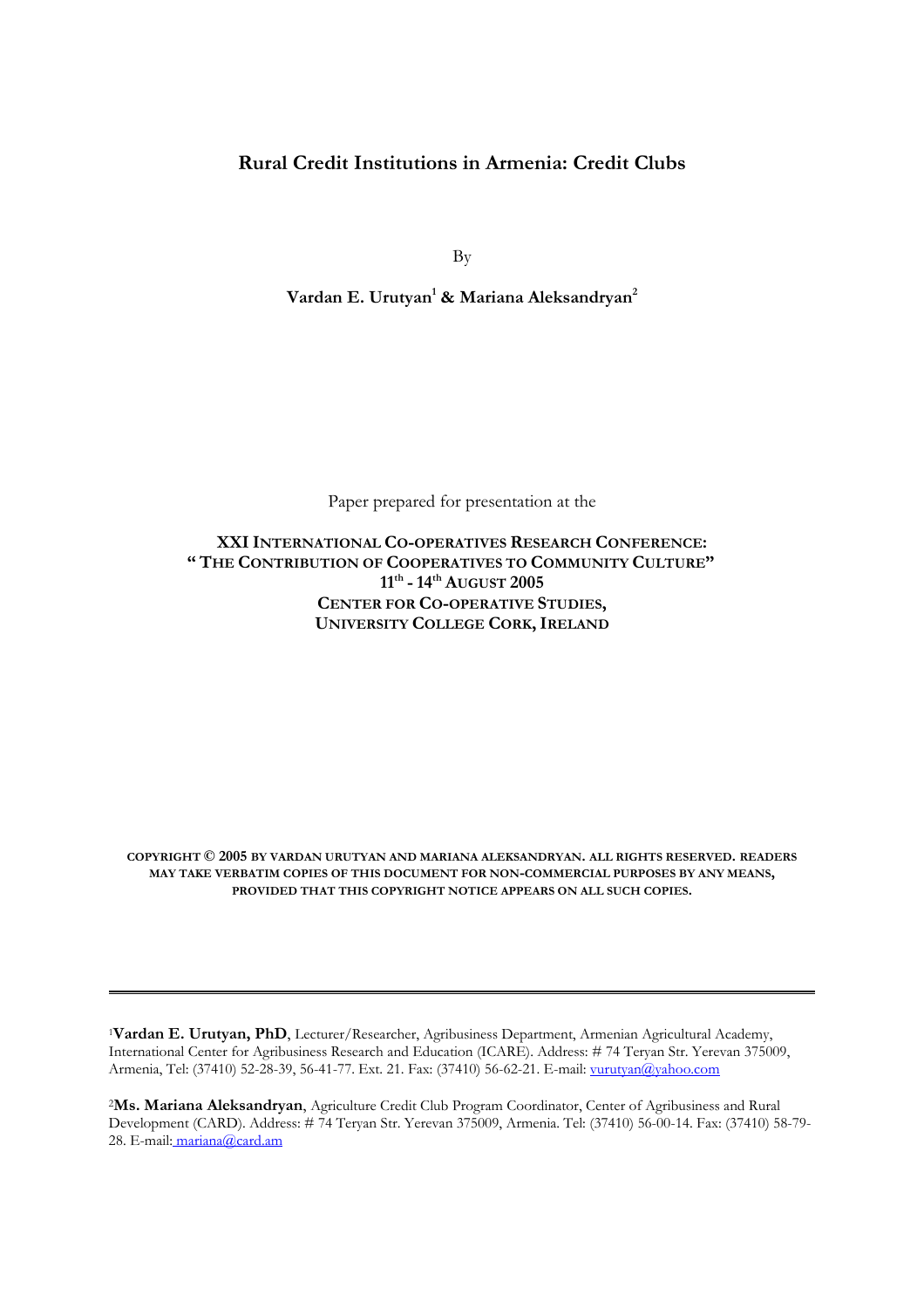## **Abstract**

This research project aims at studying the challenges of agricultural and rural finance in Armenia. Strengthening the rural credit markets and institutions in Armenia is of paramount importance. The study reviews and analyzes the outcomes of the Agricultural Credit Club Program implemented by the US Department of Agriculture Marketing Assistance Program (USDA MAP). Currently USDA MAP has established 50 Credit Clubs/Unions operating in 10 regions of Republic of Armenia. The total number of farmers enrolled in the program is 882: all of them involved in various agriculture related activities, such as tomato, potato, wheat, grapes, fruits, milk production and etc. The study identifies the attitudes and perceptions of member farmers relating to the level of interest rates and access to credit. The findings in this regard provided clear indications of the challenge facing the improvement or even development of rural financial markets and agricultural credit institutions from the demand side of agricultural credits. The study concentrates on several important issues like: problems with loan collateralization in rural areas, land reform and property rights, transaction costs for monitoring rural credits, the role of government in rural credit and finance markets, and the role of specialized agricultural credit institutions like credit clubs. The research was based on surveys and interviews. Surveys of credit club members have been conducted to identify and measure the benefits of such a rural credit cooperative initiative. Based on findings certain recommendations haven been proposed regarding to the rural finance and credit mechanisms. Using SPSS a number of statistical tests have been carried out.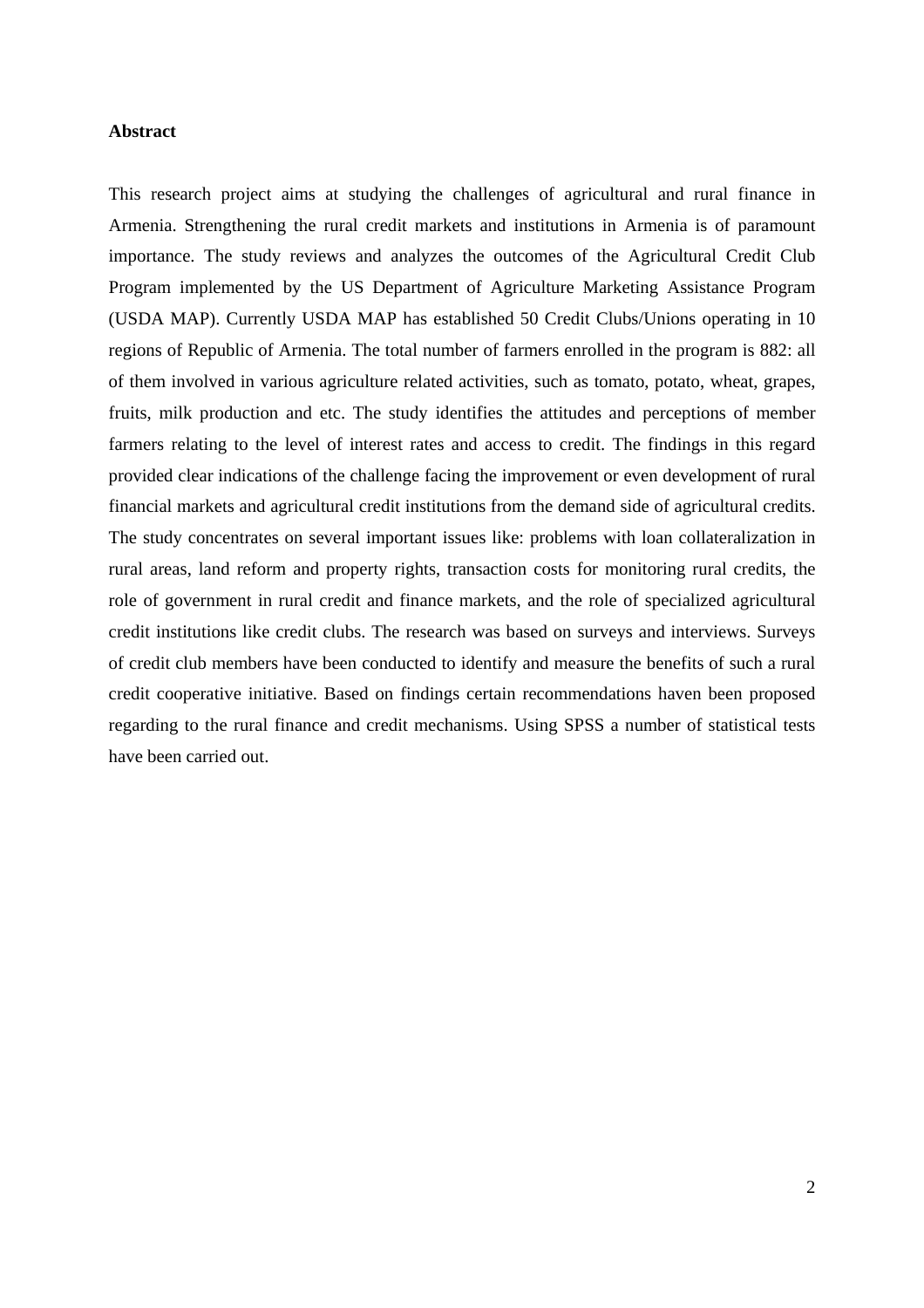# **CONTENTS**

|--|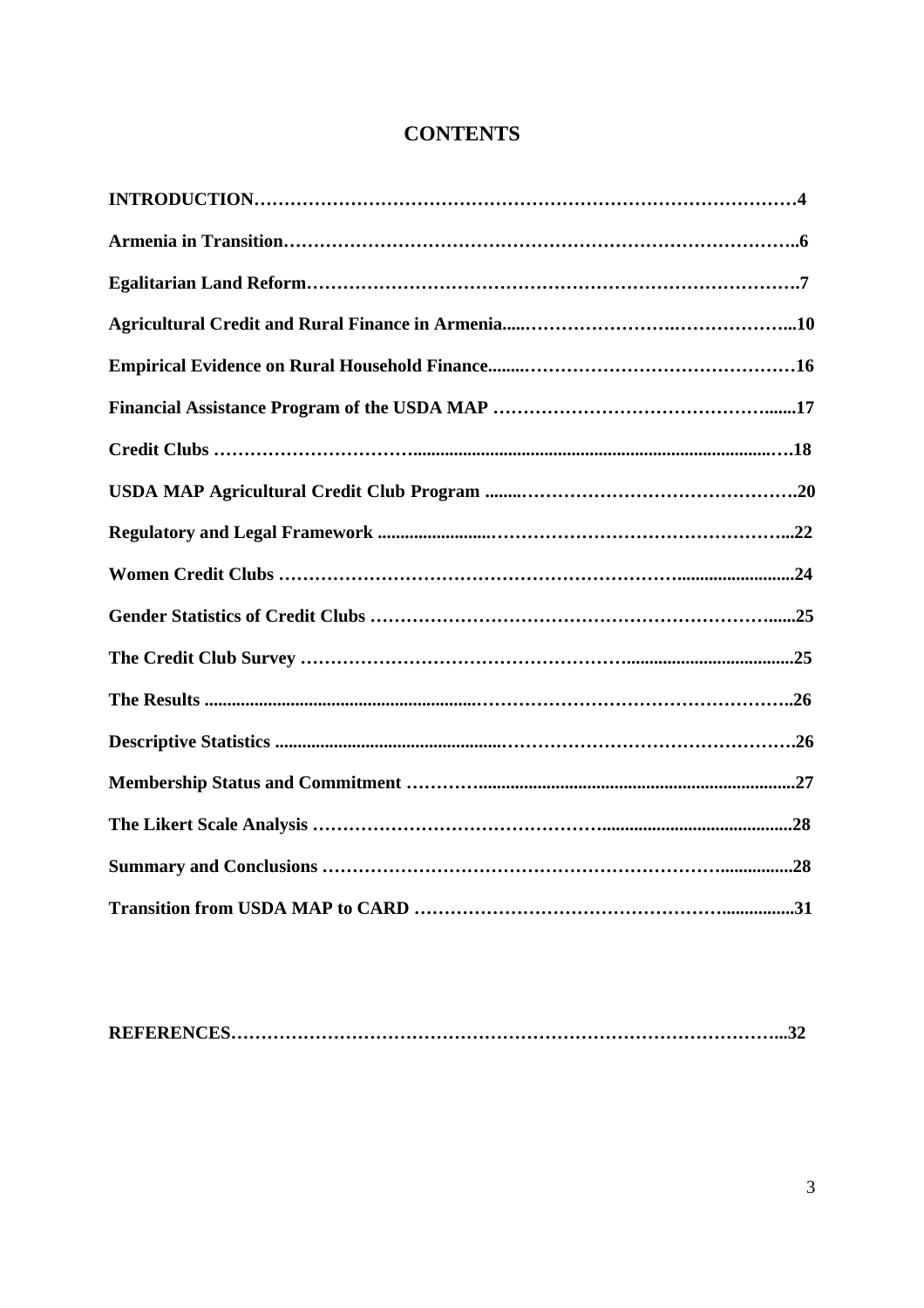# **INTRODUCTION**

Agricultural credit and rural finance play important role in the recovery and growth of transitional countries. Rural credit and finance problems are caused by a combination of "normal" imperfection of rural credit markets and specific transition problems such as macroeconomic instability, institutional reforms of the financial system, low profitability in agriculture, high risk and uncertainty, and general contract enforcement problems (OECD, 2001).

Problems of imperfect (asymmetric) information, lack of collateral, and low profitability make banks view the agricultural sector as a high risk consumer. The changes of agriculture together with macroeconomic uncertainty have created difficulties in the normal process of financing agricultural activity. The problems in the credit market for agriculture stem from both demand and supply forces (Gow & Swinnen, 1997).

While early discussions of the finance problems focused mostly on the institutional problems, later studies emphasize profitability and cash flow problems (Dries and Swinnen, 2002). An important factor in the cash flow and profitability problems are contract enforcement problems throughout the agro-food chain (Gow and Swinnen, 2001). A survey of food companies in Central Europe identified payment delays as their constraint number one for growth (Gorton et al. 2000) cited by Dries (2002).

Widespread forms of contracting problems like long payment delays or non-payments for delivered products (Swinnen, 2005) were apparent in Armenia during the transition.

In general, the model of agricultural transition in Armenia is similar to that of other transition countries in the region (Cocks, 2003). Like in many transitional countries of Europe and Central Asia (ECA) a major problem in Armenia during the transition period was the breakdown of the relationships of farms with input suppliers and output markets. The result is that many farms and rural households face serious limitations in accessing essential inputs (feed, fertilizer, seeds, etc.) and selling their output (Swinnen, 2005).

After the collapse of the former state and collective farms, established food processors in Armenia and in other former soviet republics, have lost guaranteed, state directed, supplies and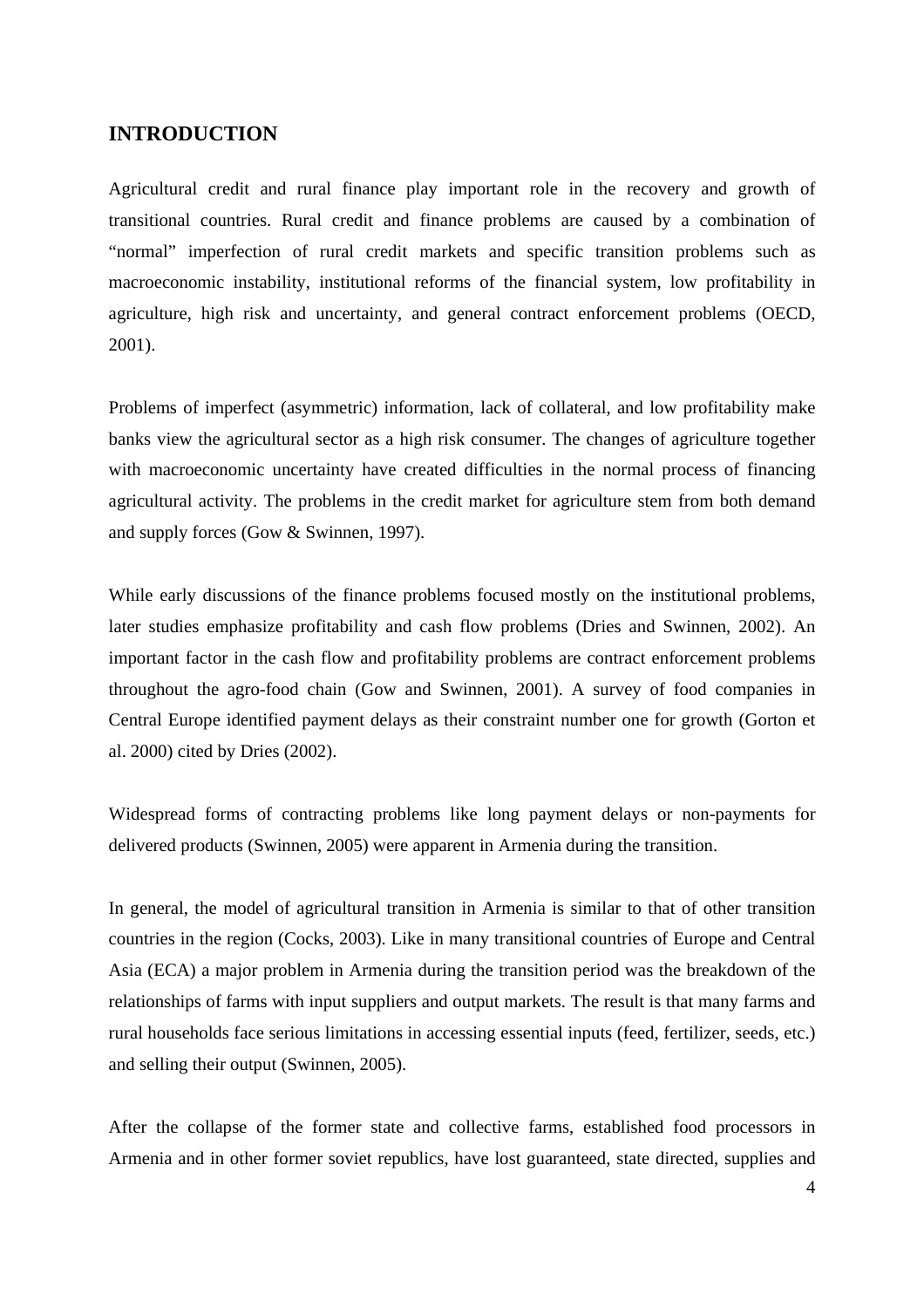demand. They have had to establish their own relationships to effectively acquire agricultural raw materials. Restructuring and privatization has led to the separation of many previously horizontally and vertically integrated enterprises together with the emergence of new type of businesses (White and Gorton, 2004). This itself led to a situation of widespread financial distress, high discount rates, and a lack of contractual enforcement (Cocks, 2003) and hold up problems (Gow & Swinnen, 2001).

Surveys in many transitional countries have shown that from the perspective of farm borrowers the primary issue in rural finance has been the level of interest rates on loans. Another survey in CEE countries reflects the general view that limited access is not the primary problem, rather interest rates are perceived to be simply too high (Pederson & Khitarishvili, 1997). It's important to understand the difference between farmers' perceptions of "limited access" and the problem of high interest rates. Pederson and Khitarishvili (1997) define "limited access" to credit as; a situation where a borrower is not able to get the requested amount of credit, regardless of the willingness to pay a higher interest rate to the lender. Limited access occurs when there is nonprice credit rationing, meaning that some individuals or groups cannot obtain loans at any interest rate (Gow & Swinnen, 1997). The perception of high interest rates means first of all the availability of credits at a price (Pederson & Khitarishvili, 1997).

The aforementioned problems common in many transitional countries are still apparent in Armenia. The lack of credit inhibits the development of cash crops, which require higher input costs. Farmers are in a survival mentality (Matosyan and Harmon, 2003). Lack of financial means is a major factor that prevents farm households from using all their agricultural land.

According to recent UNDP household survey conducted in Armenia, in total 20,7 percent indicated that they had no financial means for cultivation and therefore left fallow part of their land or rented it out. The access of financial services for the majority of small farms in Armenia is quite problematic. A large number of state financial institutions have been dismantled and most commercial banks do not lend to agricultural sector, except to those farms that are sufficiently large and integrated into the value chain (Spoor, 2004).

In this paper we study rural credit and finance situation and challenges in Armenian agriculture with special emphasis on the development of the specialized credit institutions, particularly credit cooperatives.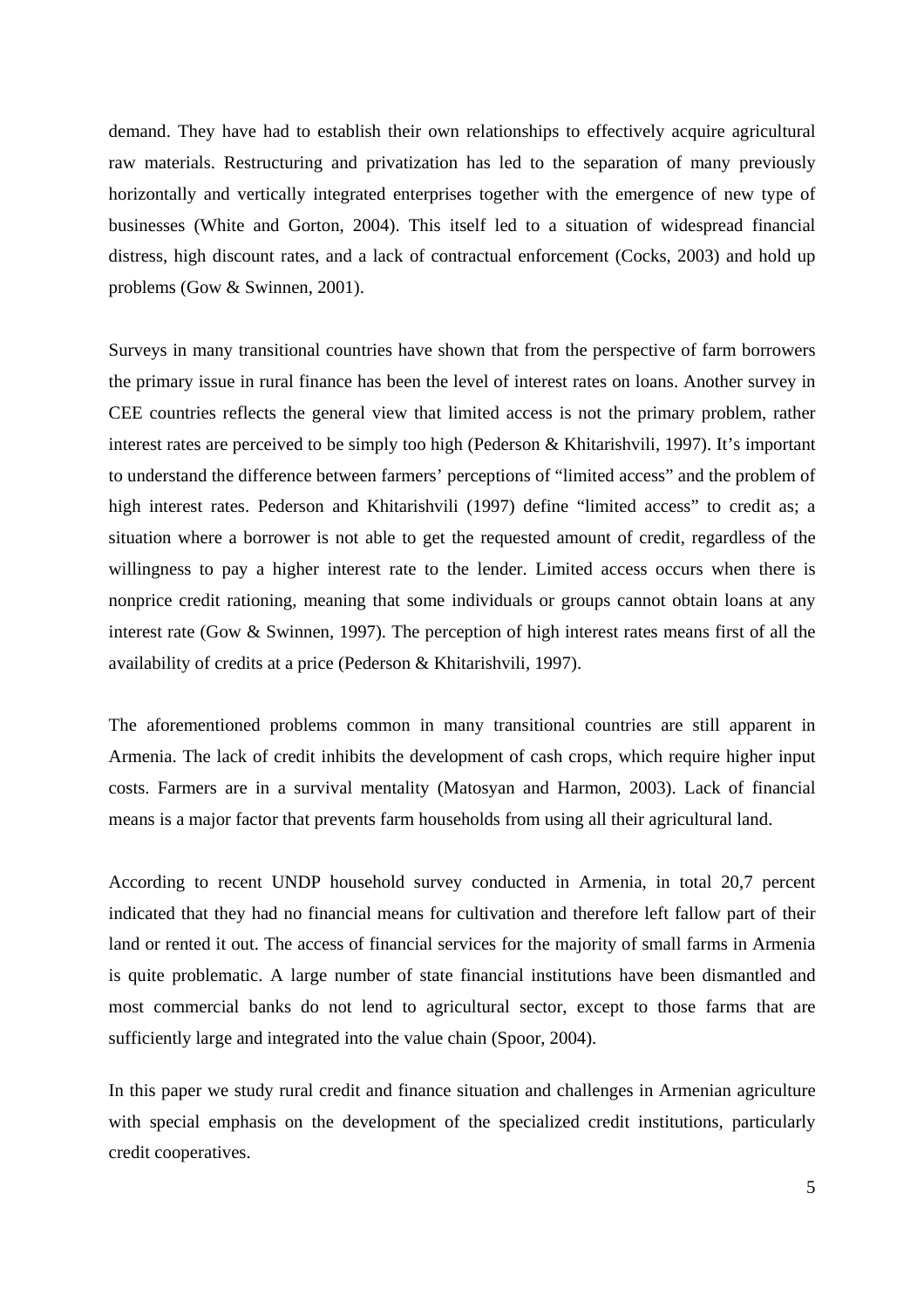Specialized credit institutions can be found in many different forms; credit co-operatives, state owned agricultural funds or development funds (Gow & Swinnen, 1997). The most important advantages for creation of specialized agricultural credit institutions are lower transaction, monitoring and verification costs through greater specialist knowledge of relevant agricultural activities. The idea is that this specialist knowledge mitigates the asymmetric information problems, and with it, the adverse selection and moral hazard problems, hence reducing credit rationing and stipulating lending to agriculture. The major disadvantage of these institutions are their higher portfolio risk due to their specialization, which puts them at great risk if there is down turn in the sector (Gow & Swinnen, 1997).

## **Armenia in Transition**

Armenia is a landlocked and mountainous country covering an area of  $29,800 \text{ km}^2$ . It is located in the South Caucasus bordering Turkey, Georgia, Iran and Azerbaijan. The population of Armenia is 3.22 million (as of April 1, 2005), with another 5 million Diaspora (NSS, 2005).

The average elevation of the country is about 1,650 m. The climate is continental with hot summers and cold winters and annual rainfall varying between 300mm in the Ararat Valley to about 600mm in the rest of the country. The country is divided into 9 agricultural zones. About 40% of the total territory is not suitable for agriculture. The total area suitable for agriculture amounts to 1394.4 thousand hectares, including 494.3 thousand hectares of arable land (35.5%), perennial grass of 63.8 thousand hectares (6.4%) hay lands of 138.9 thousand hectares (10%), and 694 thousand hectares (49.9%) of pasture (See Table 1). Agriculture is very dependant on irrigation.

During the Soviet period Armenia was an industrialized country with a large rural population. Armenia was exporting its outputs chiefly to the other "brother" republics, and in turn relying on them for key inputs.

The severe earthquake in 1988 that destroyed more than a third of the production capacity followed by the collapse of the Soviet Union left Armenia in deep political, economic and social crises and eventually, war. The inherited governmental and legal infrastructure was seriously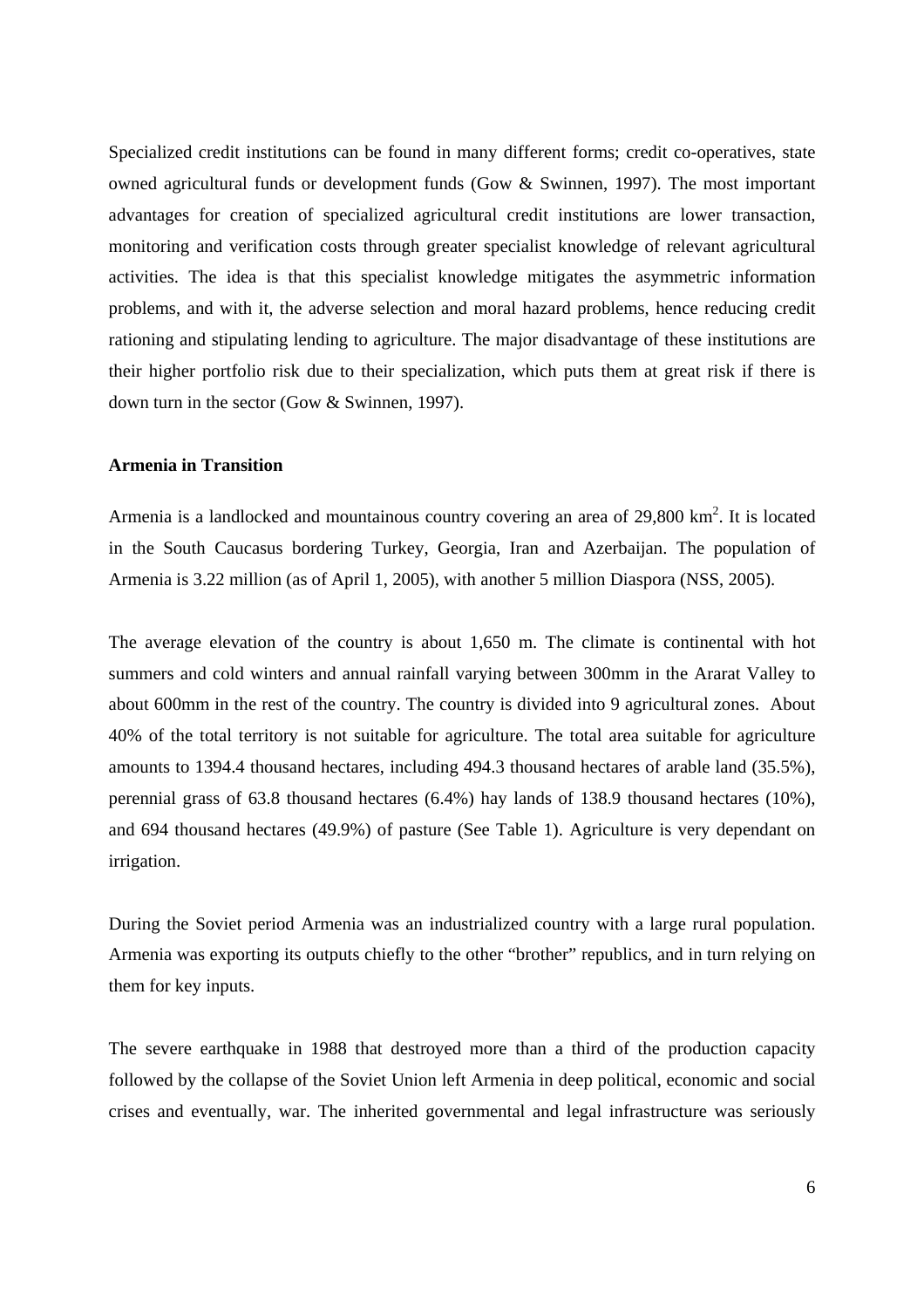flawed, plagued with overwhelming levels of bureaucracy, corruption and nepotism (Kyureghian & Zohrabyan, 2005).

The market-oriented reforms introduced in 1991-92 comprised the privatization of many productive resources and organizations. Armenia was one of the former soviet republics to privatise agriculture effectively and swiftly during 1991-92: after independence followed the legislation necessary for the privatization of land, around 70% of arable land and agricultural output came into hands of individual peasant farms (Lerman & Mirzakhanian, 2001). Although by 1993 GDP declined to 47% of its 1990 level, and then gradually recovered to 68% in 2000, agricultural output did not show any significant declines during transition remaining stable during 1990-97 and increasing afterwards (Bezemer & Lerman, 2003). In recent years the share of agriculture in GDP comprised around 20-25 percent. During the last decade of the  $20<sup>th</sup>$ century, Armenia thus transformed from an industrialized state to one that is to a significant degree agrarian (Lerman, 2003).

#### **Egalitarian Land Reform and Emerging Agricultural Land Market**

First in the early 1990s Armenia and Georgia, then Kyrgyzstan, and later on Moldova implemented redistributive land reforms (Spoor, 2004). The first outcome of this reform was the very small size of these family farms, which on average was not more than 1.4 hectares (of which only 1.1 ha arable). The small farm size is not conducive to the application and use of new innovative technology which itself hinders the development of the sector. The second was that primarily arable land (adding most of the orchards and vineyards) was privatized, while an important part of the hay land and pasture was kept in "state reserve". Third, landowners received on average three parcels of land, of which one is irrigated and two non-irrigated.

As of January 2005, there were 338,502 (See Table 1) peasant farms, which possessed around 468,600 hectares of agricultural land. It is estimated that 88% of the farms are smaller than 2 hectares and they use 77% of the total land area. Twelve percent of the farms are larger than two hectares and they use 23% of land (MoA and FAO, 2002).

There is almost nothing changed until the first Land Balance was published in 1997 (See Table 1). So in most of the research studies this Land Balance Data is being used as a base line for comparisons and analysis. Updated Land Balance will be published in 2005.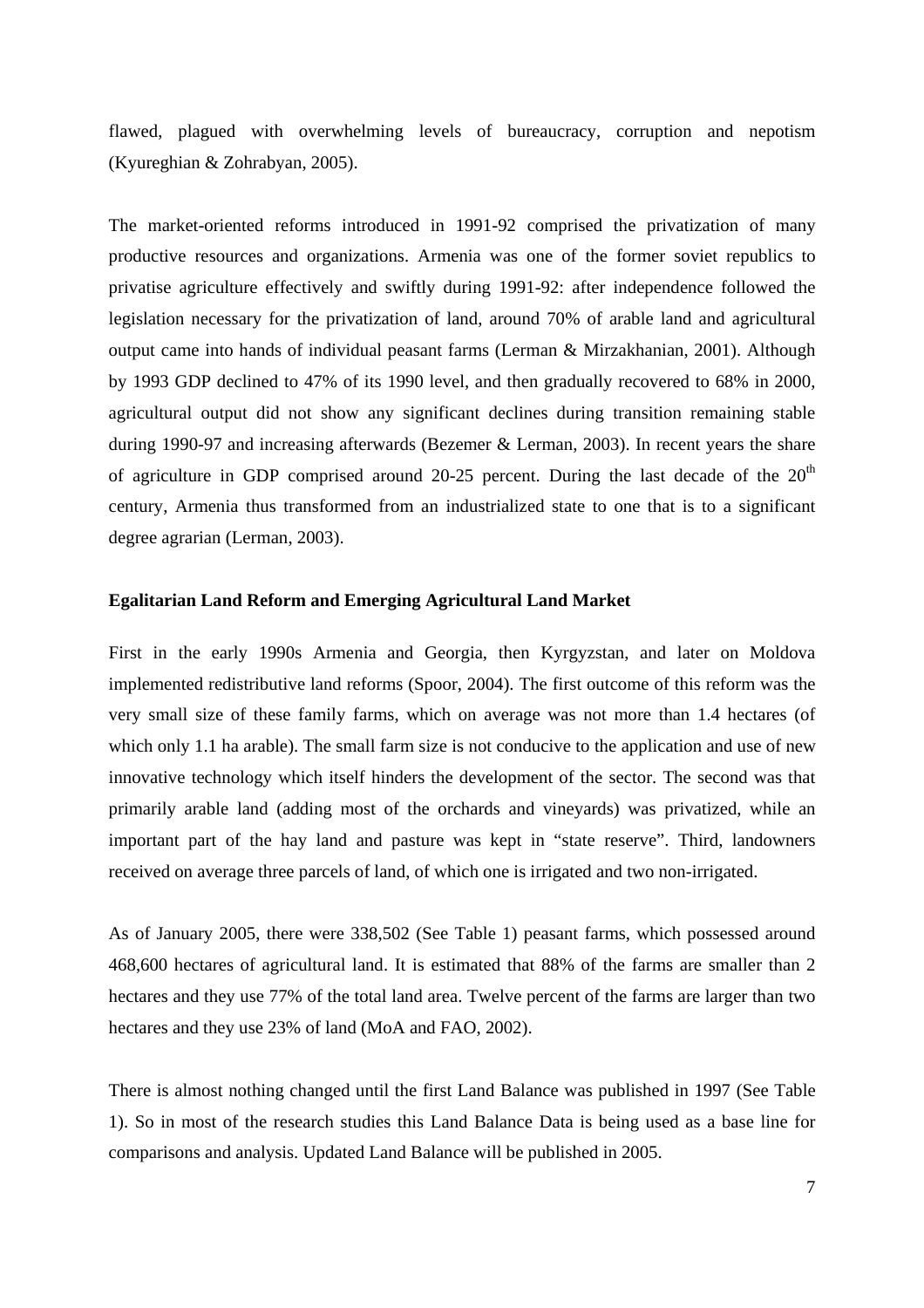| ັ                                      |              |         |           |         |         |         |
|----------------------------------------|--------------|---------|-----------|---------|---------|---------|
|                                        |              | 2000    | 2001      | 2002    | 2003    | 2004    |
| Number of Peasant Farms, Units         |              | 332,608 | 334,759   | 334,688 | 337,906 | 338,502 |
| Land Area of Peasant Farms (x 1000 Ha) |              | 460.1   | 458.6     | 453.1   | 461.3   | 468.6   |
| Average Size Peasant Farms (Ha)        |              | 1.38    | 1.37      | 1.35    | 1.37    | 1.38    |
|                                        | Agricultural | Arable  | Perennial | Fallow  | Hay     | Pasture |
|                                        | Land         | Land    | Grass     | Land    | Land    |         |
| Land Balance $(1997, x 1000$ Ha)       | 1,391.40     | 494.3   | 63.8      | 0.4     | 138.9   | 694     |

## **Table 1: Number and Acreage of Peasant Farms (2000-2004)**

Source: NSS 2005a; Statistical Yearbook of Armenia 2004.

Another outcome of the egalitarian reform was the emergence of regional differences. The average farm size varies by the regions. The average farm size in marzes (provinces) Ararat (0.61 ha) and Armavir (0.92 ha) were much smaller than in the marzes of Shirak (2.36 ha) and Syunik (2.97 ha). However this comparison still misses important variables, namely the altitude, the water availability, the soil quality, etc (Spoor, 2004).

Spoor found that individual peasant farms were leasing small plots of land (on average 0.18 ha), when their owned land on average was 1.37 ha (See Table 2). It was noted that the original land reform has only touched upon a relatively small part of the total agricultural land area of Armenia. In the year 2000, 477,141 ha was private land, while 924,625 ha was still state owned (See Spoor, 2004: 10-11).

|                      | Tubic 2. Owned and Ecubed Eand by Teasunt Farms. by Incentis (2000) |                      |                    |
|----------------------|---------------------------------------------------------------------|----------------------|--------------------|
| (Ha)                 | Agricultural Land in<br>use                                         | Of which is<br>owned | Of which is rented |
| Aragatsotn           | 1.79                                                                | 1.73                 | 0.06               |
| <b>Ararat</b>        | 0.57                                                                | 0.51                 | 0.06               |
| Armavir              | 1.16                                                                | 1.01                 | 0.15               |
| Gegharkunik          | 1.77                                                                | 1.54                 | 0.23               |
| Lori                 | 2.13                                                                | 1.68                 | 0.45               |
| Kotayk               | 1.58                                                                | 1.53                 | 0.05               |
| <b>Shirak</b>        | 2.83                                                                | 2.79                 | 0.04               |
| <b>Syunik</b>        | 2.48                                                                | 2.03                 | 0.45               |
| <b>Vayots Dzor</b>   | 1.34                                                                | 1.21                 | 0.13               |
| <b>Tavush</b>        | 1.18                                                                | 1.14                 | 0.04               |
| <b>Total Average</b> | 1.53                                                                | 1.37                 | 0.16               |

**Table 2: Owned and Leased Land by Peasant Farms: by Regions (2003)** 

Source: AST Nr. 6 (November, 2004) based on a survey, borrowed from Max Spoor.

Egalitarian land reform resulted in a large number of small peasant farms that privately own most of the arable land, orchards, vineyards and some hay land. Pastureland still remained as state-owned. Land market and land lease market emerged in Armenia only by the late 1990s, until that time land was managed under informal or customary arrangements.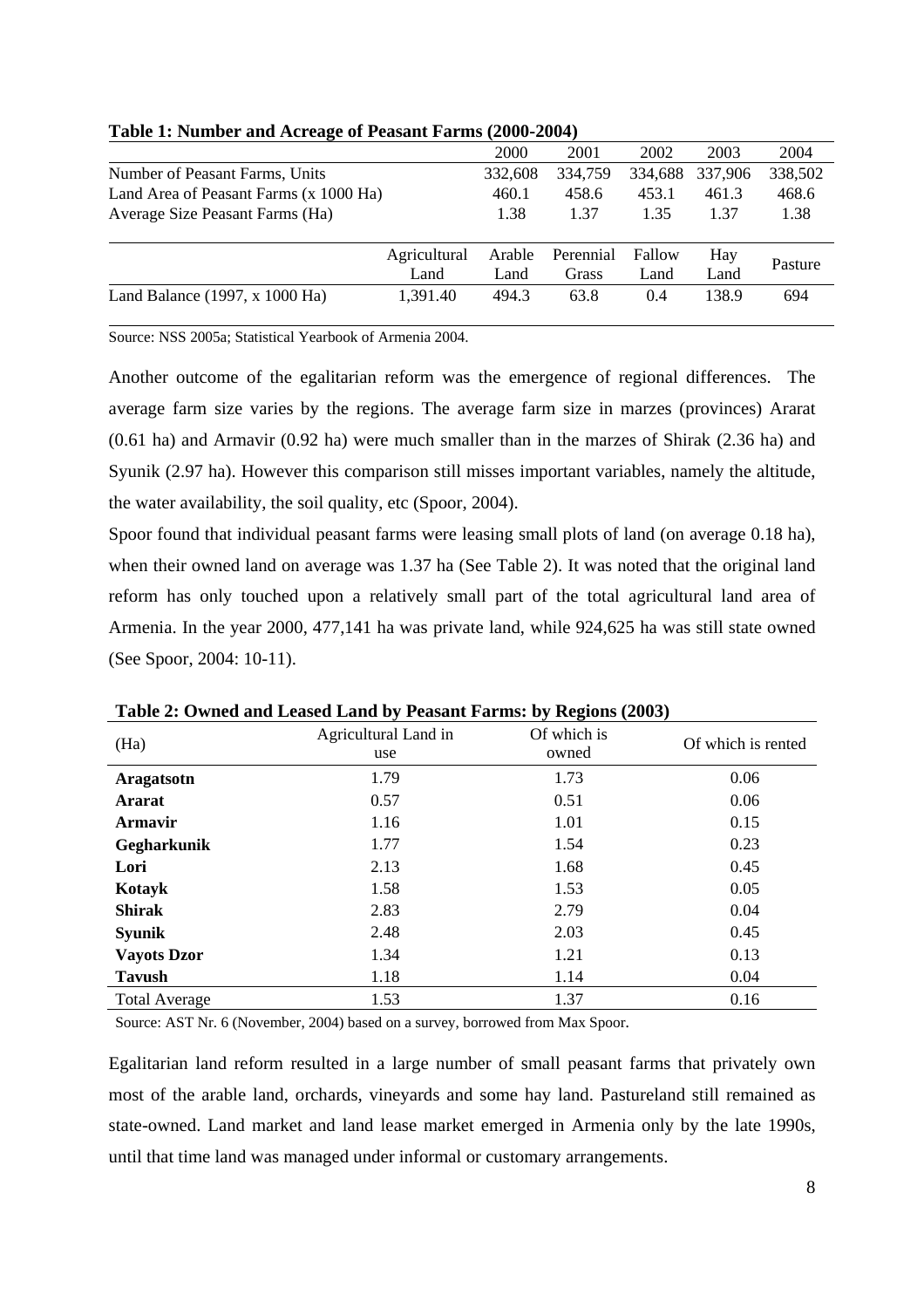In his report Max Spoor discussed "push" and "pull" factors affecting the transactions in the agricultural land markets. The "push" factor tells about the rural poverty emergence and strategy to migrate, which for Armenia means cutting the important roots. Spoor mentions that in the case of emerging agricultural land lease market in Moldova, the "push" factor might be the fact of "no means or capacity to cultivate the land" (Spoor, 2004).

The "pull" factor for selling the land firstly comes from the neighbor farms that do well and want to expand. Second, the emerging agro-industry (wine/brandy production, or fruit and vegetable canning/processing) seeks vertical integration in order to be able to secure sufficient quality and quantity of supplied raw materials and hence invests in land. Finally land purchase has some speculative reasons: rich individuals or capital groups wish to speculate with agricultural land having the expectations that agricultural land will increase in value in the future. The aforementioned "pull" and "push" factors seem to be valid for newly emerging land sales and lease markets in Armenia.

Data provided by the State Cadastre Committee show that the land sale and lease markets are developing in Armenia. Table 3 indicates that land market developed quickly reaching a total of 5,984 land sale transactions in 2004. According to the SCC the land sale transactions numbered only 268 in 1998.

| Agric. Land Alienation (nr)                 | 2000           | 2001 | 2002 | 2003 | 2004           |
|---------------------------------------------|----------------|------|------|------|----------------|
| Aragatsotn                                  | 80             | 78   | 250  | 379  | 521            |
| Ararat                                      | 364            | 618  | 675  | 950  | 1619           |
| Armavir                                     | 318            | 270  | 341  | 588  | 1553           |
| Gegharkunik                                 | 8              | 17   | 63   | 216  | 87             |
| Lori                                        | 23             | 45   | 73   | 181  | 182            |
| Kotayk                                      | 118            | 131  | 327  | 559  | 1477           |
| Shirak                                      | 47             | 69   | 171  | 282  | 231            |
| Syunik                                      | $\overline{2}$ | 14   | 15   | 66   | 161            |
| Vayots Dzor                                 | 48             | 16   | 12   | 64   | 77             |
| Tavush                                      | 15             | 29   | 6    | 27   | 76             |
| <b>Total Number</b>                         | 1023           | 1287 | 1933 | 3312 | 5984           |
| <b>Total Nr. Of Land Lease Transactions</b> | 103            | 4355 | 3915 | 2110 | $\blacksquare$ |

**Table 3: The Agricultural Land Market in Armenia (2000-2004)** 

Source: SCC, Real Property Market in 1998-2003, and

Socio-Economic Situation of Armenia in Jan-Dec, 2004.

Note: Alienation means sales, donation and inheritance.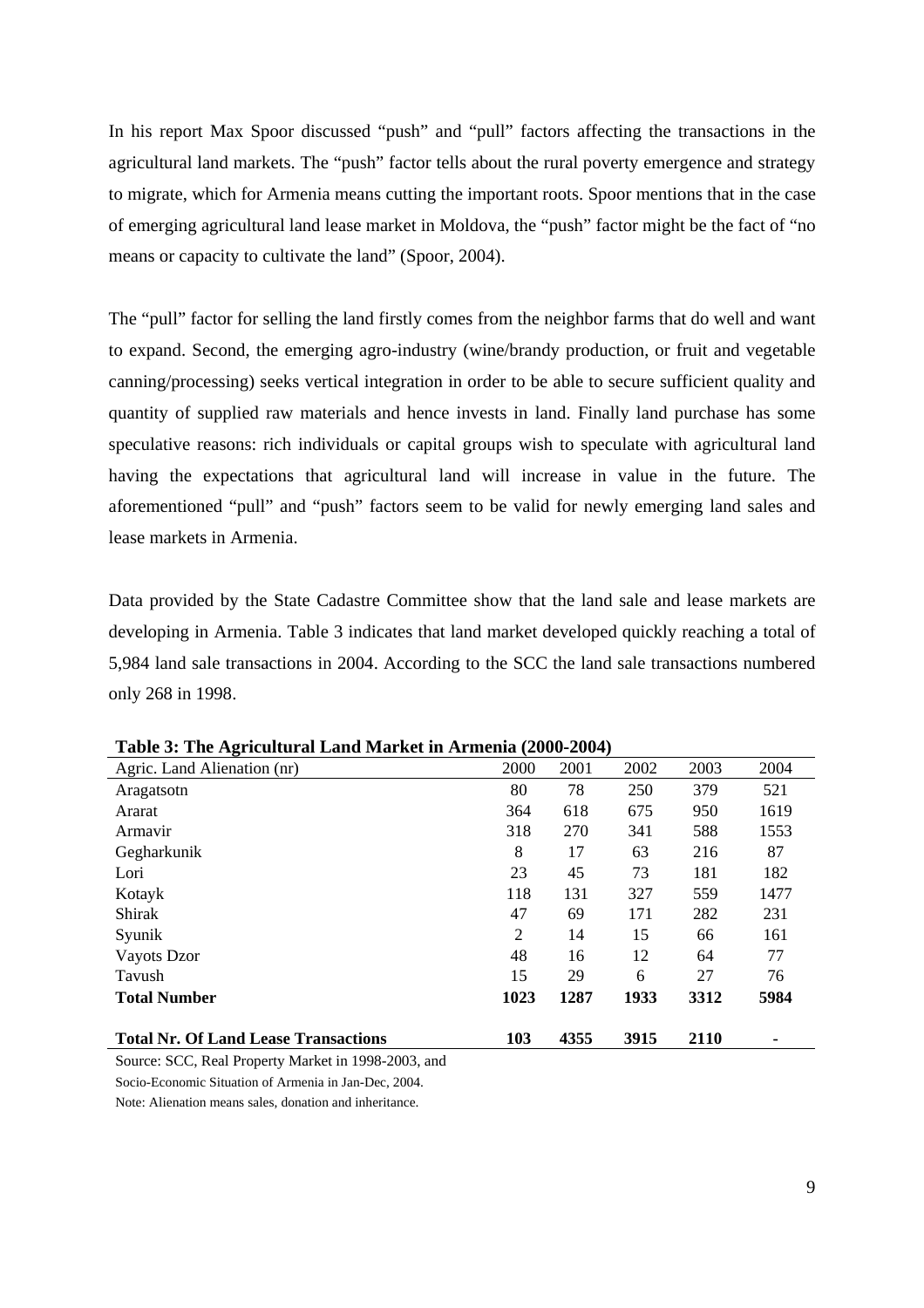Since 2000 land lease transactions (officially registered) showed substantial growth. In 2001 and 2002 transaction numbers grew to respectively 4,355 and 3,915. In 2003 there was a decline in land lease transactions without reason. However, it's estimated that many lease operations are being done based on customary arrangements or without formal registration thus avoiding significant transaction costs.

Table 3 shows fairly large regional differences. The marzes of Ararat, Armavir and Kotayk represent around 78% of all sales of agricultural land in 2004. The agricultural land market is expected to grow quickly, because the government is pushing forward the land title registration.

There are many problems in land reform issues that inhibit the development of rural finance sector. The land reform is still incomplete. Completing the current process of land title registration will increase the land sales/purchases and will entail gradual concentration of land in the hands of more dynamic farms (Spoor 2004). There is statistical evidence (based on the number of land alienation transactions) that land market emerged already, but still land is hardly used as a collateral. The problem of collateral as a barrier to credit remains significant in Armenian agricultural sector. Banks require up to 200% of collateral level and require residential property in urban areas. Even farmers willing to pay higher interest rates may not have enough assets to collateralize the amount of loan they need.

## **Agricultural Credit and Rural Finance in Armenia**

Table 4 shows the credits of commercial banks operating in Armenia in agriculture and food industry for the period of 2002-2004. Although total credits in agriculture have increased by 11.7%, the percentage of agricultural credits in total decreased by 1.4% in 2004. There is evidence that the portion of credits having a maturity of 1 year and more is increasing (See Table 4). Table also shows that credits in food industry have significantly increased reaching to a share of 39.4% in total industry credits. Agricultural loan portfolio made up about 1.7% of GAO in 2004.

The vast majority of Armenian banks refrain from financing agriculture due to the high risk of the sector.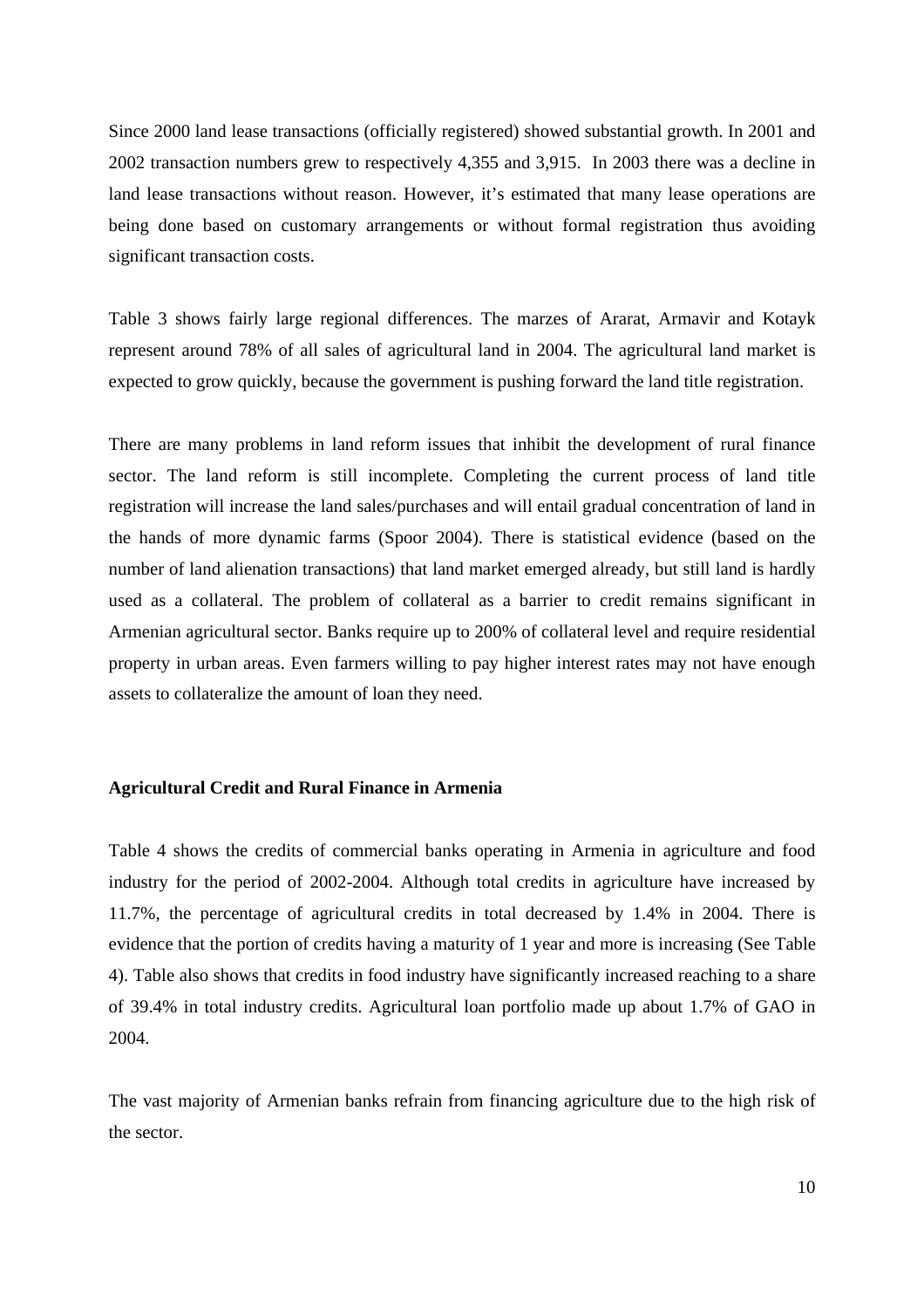|                                                      |        |                                   |         |                                   | (in million AMDs) |                                   |
|------------------------------------------------------|--------|-----------------------------------|---------|-----------------------------------|-------------------|-----------------------------------|
|                                                      | 2002   |                                   | 2003    |                                   | 2004              |                                   |
|                                                      | Total  | Maturity of<br>1 year and<br>more | Total   | Maturity of<br>1 year and<br>more | Total             | Maturity<br>of 1 year<br>and more |
| Total Credits, Leasing and Factoring<br>to Residents | 83,827 | 36,179                            | 101,820 | 44,783                            | 139,784           | 68,831                            |
| Of which                                             |        |                                   |         |                                   |                   |                                   |
| <b>Industry Total</b>                                | 32,191 | 16,059                            | 29,771  | 16,546                            | 35,593            | 19,341                            |
| Food Industry                                        | 10,122 | 5,435                             | 10,438  | 5,534                             | 14,037            | 8,429                             |
| % in Industry Total                                  | 31.4%  | 33.8%                             | 35.1%   | 33.4%                             | 39.4%             | 43.6%                             |
|                                                      |        |                                   |         |                                   |                   |                                   |
| <b>Agriculture Total</b>                             | 7,787  | 3,713                             | 7,709   | 2,978                             | 8,611             | 5,900                             |
| <b>Percentage in Total Credits</b>                   | 9.3%   | 10.3%                             | 7.6%    | 6.6%                              | 6.2%              | 8.6%                              |

**Table 4: The agricultural credits of the commercial banks operating in Armenia** 

Source: CBA, "The Credits of Commercial Banks", 2002-2004.

The only bank that is having a serious share in lending to the agricultural sector is the ACBA Bank (Agricultural Cooperative Bank of Armenia), which in 2004 claimed to have more than 65 percent of the total commercial bank portfolio in agriculture (we expect that Bank 14 in Table 5 is ACBA). This seems to be a very good indicator, but the overall level is problematically low, and it is no surprise that the ACBA's agricultural loan portfolio was only 8.8 million USD. However, ACBA Bank with its unique approach to banking and organizational structure typical for European cooperative banks continues its successful activities in financing Armenian agriculture (ACBA Annual Report, 2003).

ACBA Bank was founded in 1996 in the frames of TACIS project of European Union. Credit Agricole Consultants in cooperation with RIAS of the Netherlands and AG-Agroprogress Germany successfully implemented the feasibility study, followed by the establishment of the ACBA Bank. ACBA Bank is the only cooperative bank in the CIS and its institutional, financial and management structures were shaped based on the European cooperative bank model taking into consideration local socio-economic conditions and the requirements of the Central Bank of Armenia (CBA).

The Bank has a 3-level structure. The Agricultural Cooperative Village Associations (ACVA) are the first level of the Bank. In total 586 ACVAs have been set up, which have a total of 20,491 members with open access to the financial services of ACBA Bank. The Agricultural Cooperative Regional Unions are the second level of the Bank. As of November 2002, 10 Regional Unions are the sole stockholders of ACBA Bank. The third level of the bank is the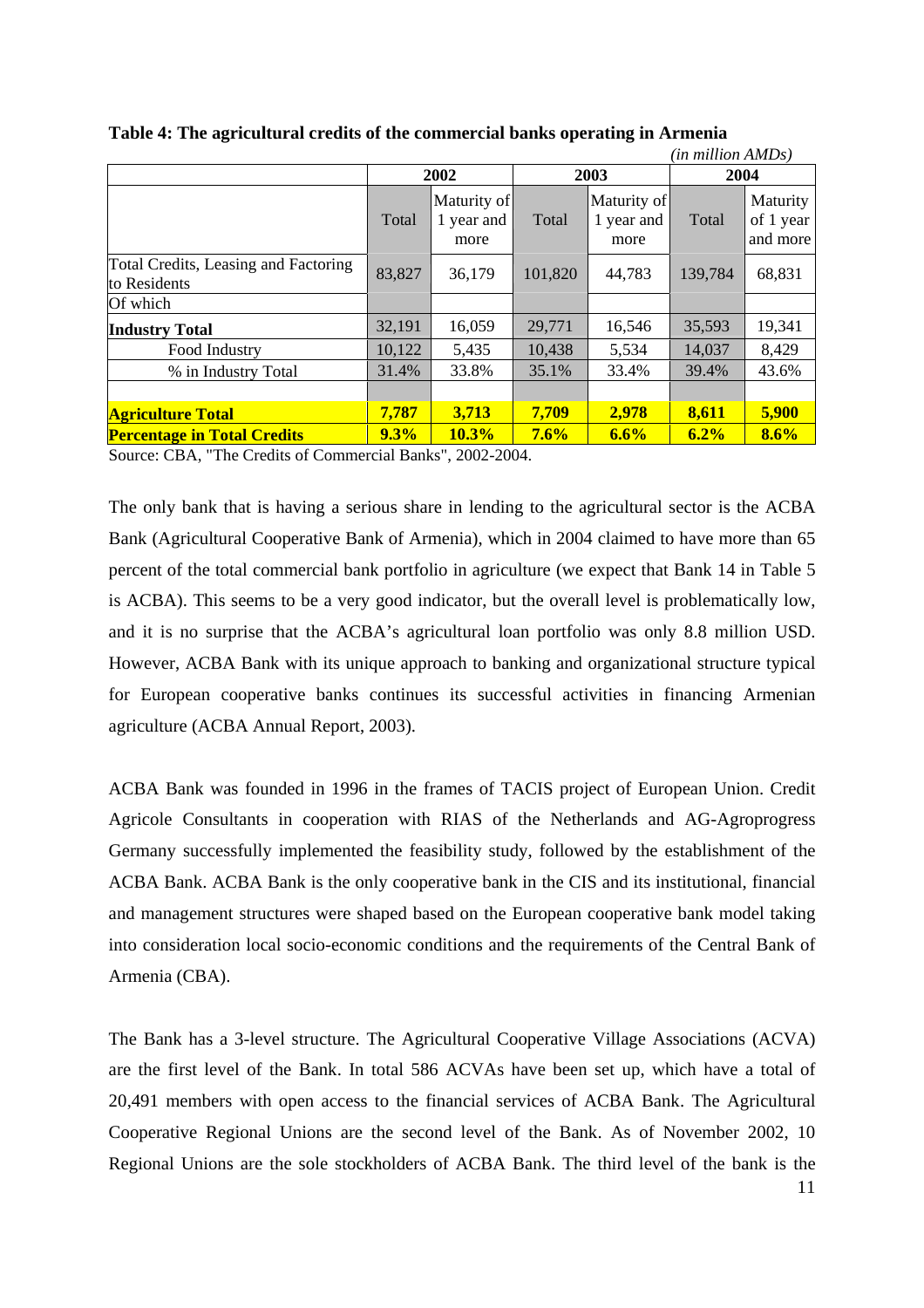General Meeting, where the strategic policy of the bank is being worked out (ACBA Bank, 2003).

ACBA Bank provides loans to agriculture at 16-24 percent interest (in USD) and at 22-28 percent interest (in AMD) to members and non-members of the Agricultural Cooperative Village Association. ACBA Bank has begun providing collateral-free express credits of up to 1 million AMD (approximately \$2,200) at 25% annual interest rate. The guarantee of three members of ACVA or the head of the cooperative is required. For other loans ACBA takes the following as collateral: immovable property-land, buildings, apartments, houses, fixed assets, working capital, vehicles, precious metal, livestock, electronics, furniture, etc (MEDI, 2003).

|                         | Distribution of credit investments by sectors |                              |       |                    |                     |        | credits by banks   | Distribution of the agricultural |
|-------------------------|-----------------------------------------------|------------------------------|-------|--------------------|---------------------|--------|--------------------|----------------------------------|
|                         |                                               | <b>Industry</b>              |       | <b>Agriculture</b> |                     |        | <b>Agriculture</b> |                                  |
| As of Dec. 31,<br>2004  | Total                                         | of which<br>food<br>Industry | Total | Plant<br>Growing   | Animal<br>Husbandry | Total  | Plant<br>Growing   | Animal<br>Husbandry              |
| Bank 1                  | 5.3%                                          | 0.4%                         | 5.3%  | 2.2%               | 3.1%                | 2.0%   | 2.0%               | 1.9%                             |
| Bank 2                  | 15.6%                                         | 6.9%                         | 0.5%  | 0.3%               | 0.2%                | 0.5%   | 0.7%               | 0.3%                             |
| Bank 3                  | 61.7%                                         | 0.0%                         | 0.0%  | 0.0%               | 0.0%                | 0.0%   | 0.0%               | 0.0%                             |
| Bank 4                  | 54.9%                                         | 19.8%                        | 0.0%  | 0.0%               | 0.0%                | 0.0%   | 0.0%               | 0.0%                             |
| Bank 5                  | 12.2%                                         | 6.3%                         | 0.0%  | 0.0%               | 0.0%                | 0.0%   | 0.0%               | 0.0%                             |
| Bank 6                  | 15.1%                                         | 2.8%                         | 0.0%  | 0.0%               | 0.0%                | 0.0%   | 0.0%               | 0.0%                             |
| Bank 7                  | 46.0%                                         | 0.0%                         | 4.2%  | 0.0%               | 4.2%                | 0.1%   | 0.0%               | 0.2%                             |
| Bank 8                  | 26.4%                                         | 2.2%                         | 0.3%  | 0.1%               | 0.2%                | 0.2%   | 0.2%               | 0.2%                             |
| <b>Bank 9</b>           | 24.4%                                         | 11.1%                        | 4.8%  | 4.6%               | 0.2%                | 5.9%   | 14.0%              | 0.4%                             |
| Bank 10                 | 11.2%                                         | 4.6%                         | 0.3%  | 0.3%               | 0.0%                | 0.3%   | 0.7%               | 0.0%                             |
| Bank 11                 | 0.0%                                          | 0.0%                         | 0.0%  | 0.0%               | 0.0%                | 0.0%   | 0.0%               | 0.0%                             |
| Bank 12                 | 26.4%                                         | 25.8%                        | 0.0%  | 0.0%               | 0.0%                | 0.0%   | 0.0%               | 0.0%                             |
| Bank 13                 | 28.2%                                         | 18.3%                        | 0.1%  | 0.0%               | 0.1%                | 0.1%   | 0.0%               | 0.2%                             |
| <b>Bank 14</b>          | 10.4%                                         | 6.1%                         | 35.0% | 11.5%              | 23.5%               | 66.4%  | 53.7%              | 75.1%                            |
| <b>Bank 15</b>          | 22.4%                                         | 12.8%                        | 19.2% | 10.4%              | 8.8%                | 18.7%  | 25.1%              | 14.4%                            |
| Bank 16                 | 8.5%                                          | 4.2%                         | 0.0%  | 0.0%               | 0.0%                | 0.0%   | 0.0%               | 0.0%                             |
| Bank 17                 | 12.8%                                         | 0.0%                         | 2.4%  | 2.4%               | 0.0%                | 0.8%   | 2.1%               | 0.0%                             |
| Bank 18                 | 36.4%                                         | 18.2%                        | 2.6%  | 0.0%               | 2.6%                | 1.6%   | 0.0%               | 2.8%                             |
| Bank 19                 | 22.3%                                         | 7.7%                         | 1.5%  | 0.3%               | 1.2%                | 3.3%   | 1.5%               | 4.5%                             |
| Bank 20                 | 0.0%                                          | 0.0%                         | 0.0%  | 0.0%               | $0.0\%$             | 0.0%   | 0.0%               | 0.0%                             |
| <b>Total by Sectors</b> | 25.5%                                         | 10.0%                        | 6.2%  | 2.5%               | 3.7%                |        |                    |                                  |
| <b>Total by Banks</b>   |                                               |                              |       |                    |                     | 100.0% | 100.0%             | 100.0%                           |

**Table 5: The Credit Investments' Distribution of the Commercial Banks operating in Armenia** 

Source: CBA annual report, 2004 (in Armenian).

From the table it's quite obvious that only 2-3 banks are relatively active in agricultural lending. We can say that these banks divided the rural finance among themselves, although unequally. It's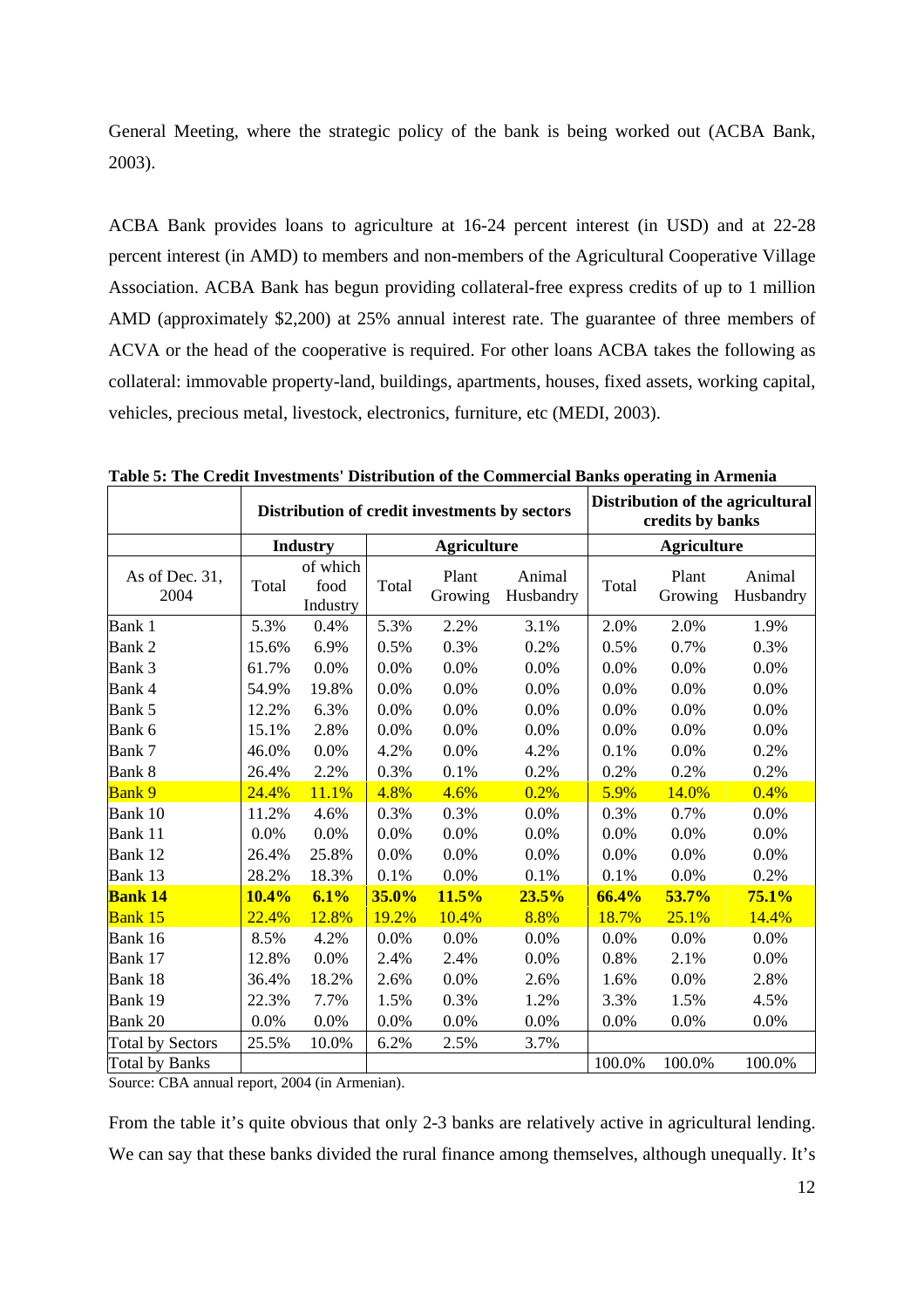clear that more than 66% of the credits in agriculture belong to one bank; the bank in the second place has 19% share of the total agriculture lending.

Other banks that do some lending to Armenian agriculture are assisted by the international programs and donors. Table 6 shows the banks and their loan products under the International Agricultural Development Programs.

| <b>Bank</b>                         | <b>Product</b>                                                       |          | Min. size Max. size | Term          | <b>Interest</b>                                        | <b>Target Population</b>                                                                          |
|-------------------------------------|----------------------------------------------------------------------|----------|---------------------|---------------|--------------------------------------------------------|---------------------------------------------------------------------------------------------------|
| <b>Converse</b><br><b>Bank</b>      | Agricultural<br><b>Reform Support</b><br>Program (legal<br>entities) | \$10,000 | \$50,000            | $<$ 5 years   | 12%                                                    | Agriculture and food<br>industry (USD only)                                                       |
| <b>Converse</b><br><b>Bank</b>      | Agricultural<br><b>Reform Support</b><br>Program<br>(farmers)        | \$500    | \$2,000             | $< 18$ months | 12%                                                    | Agriculture<br>(USD only)                                                                         |
| <b>ArdShinInvest</b><br><b>Bank</b> | Agricultural<br><b>Reform Support</b><br>Program                     |          | \$2,000             | $<$ 18 months | 18%                                                    | Only to farmers in<br>the regions                                                                 |
| <b>HSBC</b><br><b>Bank</b>          | <b>USDA</b><br>Marketing<br>Assistance<br>Project                    | \$10,000 | \$250,000           | $<$ 3 years   | 13% fixed<br>rate of the<br>loan amount                | SME <sub>s</sub> (food and<br>agricultural).<br>outstanding Selection is made by<br>the USDA MAP. |
| <b>Anelik</b><br><b>Bank</b>        | <b>USDA</b><br>Marketing<br>Assistance<br>Project                    | \$5,000  | \$50,000            | $<$ 3 years   | 13% fixed<br>rate of the<br>outstanding<br>loan amount | SMEs and farmers,<br>USD only. Terms of<br>repayment to be<br>settled by the<br>contract          |

**Table 6. Loan Products of Banks Under International Agricultural Development Programs.** 

Source: MEDI 2003.

As of December 31, 2004 seven banks operating in Armenia serviced the loan programs of the following international and local organizations: German – Armenian Foundation, World Bank, EBRD, Eurasia Foundation, IFAD, National Center for SME Development, International Finance Corporation and International Migration Foundation. The main directions of the above mentioned credit programs were trade: 42% in total, **agriculture: 21.1% in total,** food industry: 8.3% in total and services: 8% in total (CBA, 2004).

The Central Bank of Armenia has increased the capital requirements of banks from \$2 million to \$5 million. It is expected that out of 20 banks only 10-13 banks will survive in the long run. The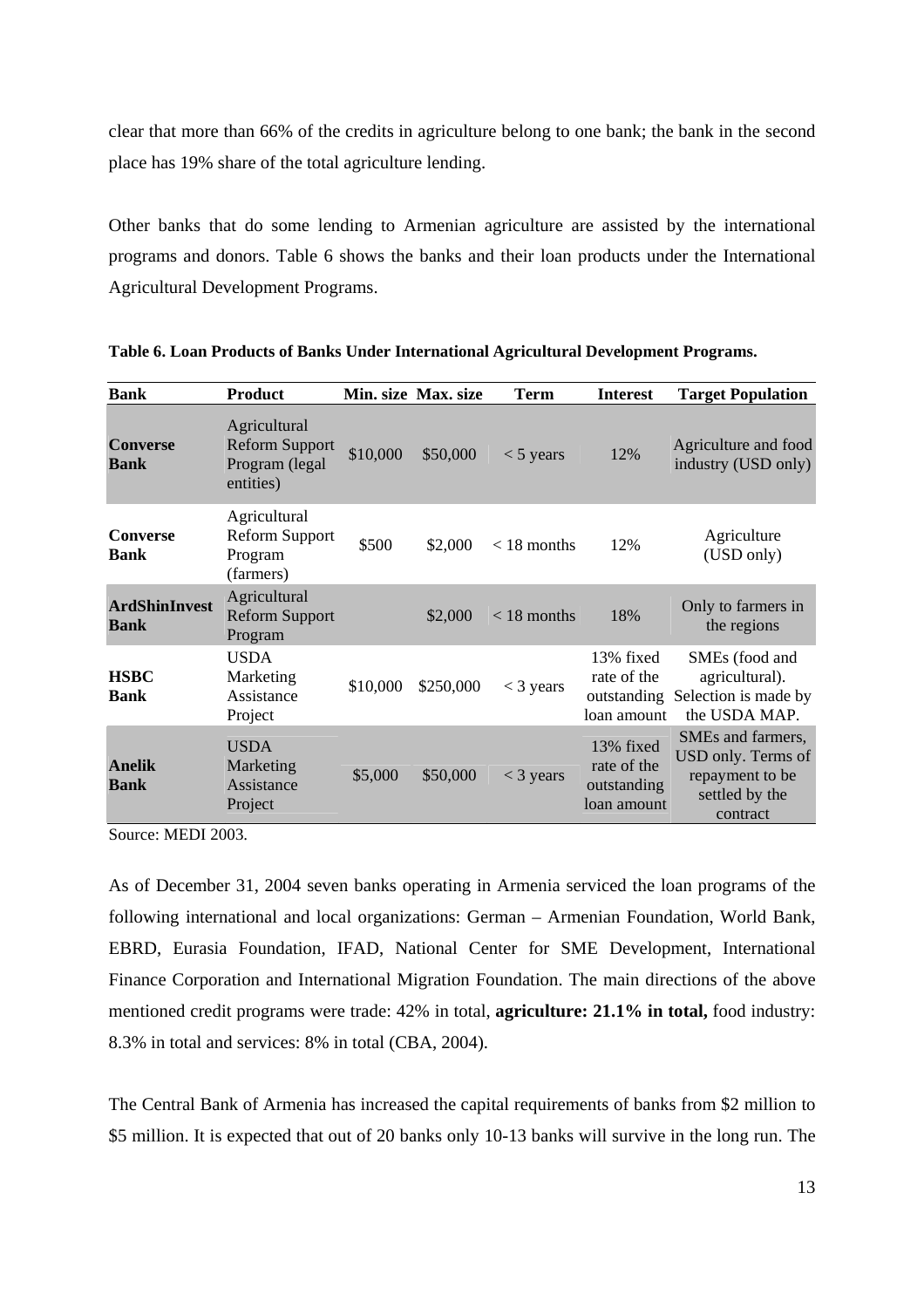other banks will either close, merge or become licensed credit organizations under the Armenian "Law on Credit Organizations" (approved in 2002, which includes credit and savings unions, leasing and factoring companies, and universal non-bank financial institutions-NBFI).

There are now several NBFIs licensed under the aforementioned law. It's worth mentioning the agricultural loan products of the mentioned NBFIs, which again mainly operate due to international and donor programs (See Table 7).

| <b>NBFI</b>                                                  | <b>Product</b>                                                           | Min. size   | Max. size                   | <b>Term</b> | <b>Interest</b>                           | <b>Note</b>                                                                                                                         |
|--------------------------------------------------------------|--------------------------------------------------------------------------|-------------|-----------------------------|-------------|-------------------------------------------|-------------------------------------------------------------------------------------------------------------------------------------|
| <b>ECLOF</b><br>(Ecumenical<br><b>Church Loan</b><br>Fund)   | Provides group<br>guaranteed<br>agricultural loans                       | \$500       | Depends on<br>business plan | $< 1$ year  | 12%                                       | At least 3 farmers<br>needed in the<br>group                                                                                        |
| <b>ANIV</b>                                                  | Provides<br>technical<br>assistance and<br>loans to rural<br>enterprises | \$2,000     | \$15,000                    | $<$ 3 years | $12\%$ in<br>USD.<br>14% in<br><b>AMD</b> | Collateral should<br>be 200% of the<br>loan. Takes<br>immovable and<br>movable property.                                            |
| <b>AREGAK</b>                                                | Provides<br>agricultural loans<br>to Women<br>Groups                     | \$100       | Depends on<br>performance   | $<$ 1 year  | 2%<br>monthly                             | After every<br>successful phase<br>the loan needed<br>will be increased<br>by 40%. Interest is<br>paid monthly.<br>Collateral free. |
| <b>KAMURJ</b>                                                | Group<br>Guaranteed<br>Agricultural<br>Loans                             | 300,000 AMD | 600,000 AMD                 | $< 1$ year  | 2.7%<br>monthly                           | Min. 10 farmers in<br>the group from the<br>same village.<br>Interest should be<br>paid monthly.                                    |
| Izmirlyan-Eurasia<br><b>Universal Credit</b><br>Organization | Agricultural<br>Loans (legal<br>entities only)                           | \$10,000    | \$125,000                   | $<$ 4 years | 15%                                       | Collateral should<br>be 150%-200% of<br>the loan and<br>immovable and<br>movable property.                                          |

**Table 7. Loan Products of Selected Non-Bank Financial Institutions.** 

Source: Authors' personal interviews.

Two NBFIs are very active in agricultural leasing: ACBA Leasing (leasing company) and AgroLeasing (credit and leasing company).

**ACBA Leasing** was launched by ACBA Bank. It's as a mid-term equipment lending-leasing credit organization, which is providing secured equipment leasing to agricultural enterprises and associations of producers at the interest rate of 18-20% (MEDI Report, 2003).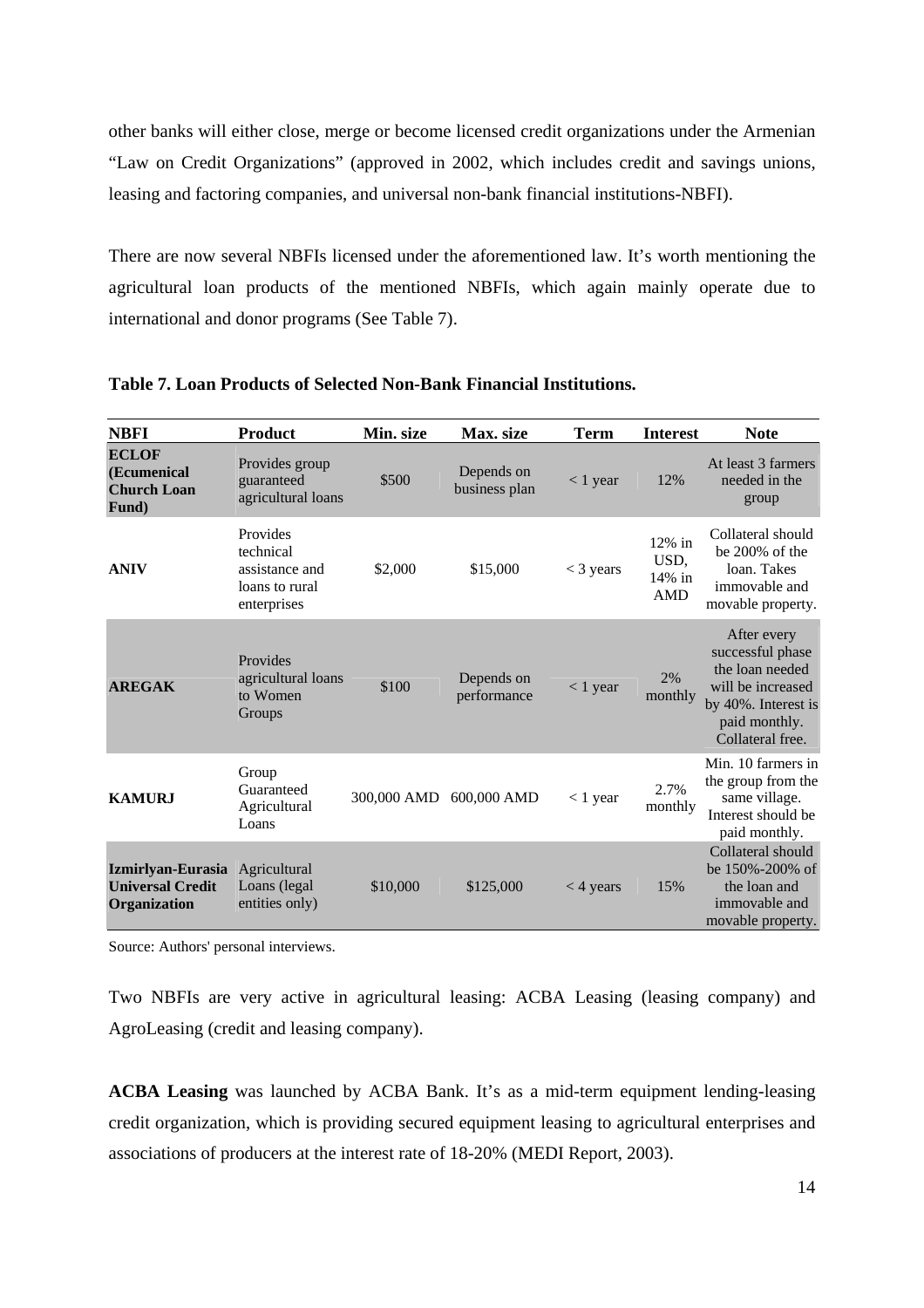**AgroLeasing** is introduced and funded by USDA MAP and registered as a local legal entity in 1999. As of October 2004, 106 lease agreements have been signed with over 40 enterprises through the AgroLeasing program with a total financial commitment of \$2.3 million worth of equipment to fruit, vegetable and meat processors, wine and cheese makers, as well as machinery for regional farmer associations (USDA, 2005).

As it can be seen, rural and micro finance remains under the attention of the international organizations. Recently the International Fund for Agriculture Development (IFAD) allocated around \$14 million for enterprise and community development and for rural finance area. Another donor project is the Agricultural Reforms Support Program financed by the World Bank (751 million AMD was allocated in 2004). The main objectives of the program at this stage will be the 1) contribution to the improvement and development of the resource potential of farms, cooperatives and processing companies, 2) increase the opportunities for processing companies and farms in getting agricultural credits (See Table 6).

There are several new programs that should be implemented according to the state mid-term expenditures for the period of 2004-2006 in the field of agriculture. The one worth mentioning is "The insurance risk assessment in the agriculture" (40 million AMD). The total agricultural area of the country is considered to be a risky zone. Every year natural calamities destroy around 25% of the agricultural production. With this respect an important issue is the functioning of the agricultural insurance system, which does not exist in Armenia currently. Before introducing the insurance mechanisms, a risk assessment should be done in the agriculture of Armenia, including the preparation of the methodology for each region; data collection, analysis and setting the insurance premiums based on different regions and climate zones.

Another new program (192 million AMD) will be the numbering and registering the agricultural animals (livestock, etc.). This project aims at improving the sorts and increasing the efficiency of veterinary services. This will also contribute to the creation of the preliminary conditions for using the **livestock as collateral when getting agricultural credits.** 

Despite the fact that agricultural credit volumes are gradually increasing (See Table 4), due to mainly micro-financing organizations, however it satisfies only 8% of the credit demand (MoA, 2004).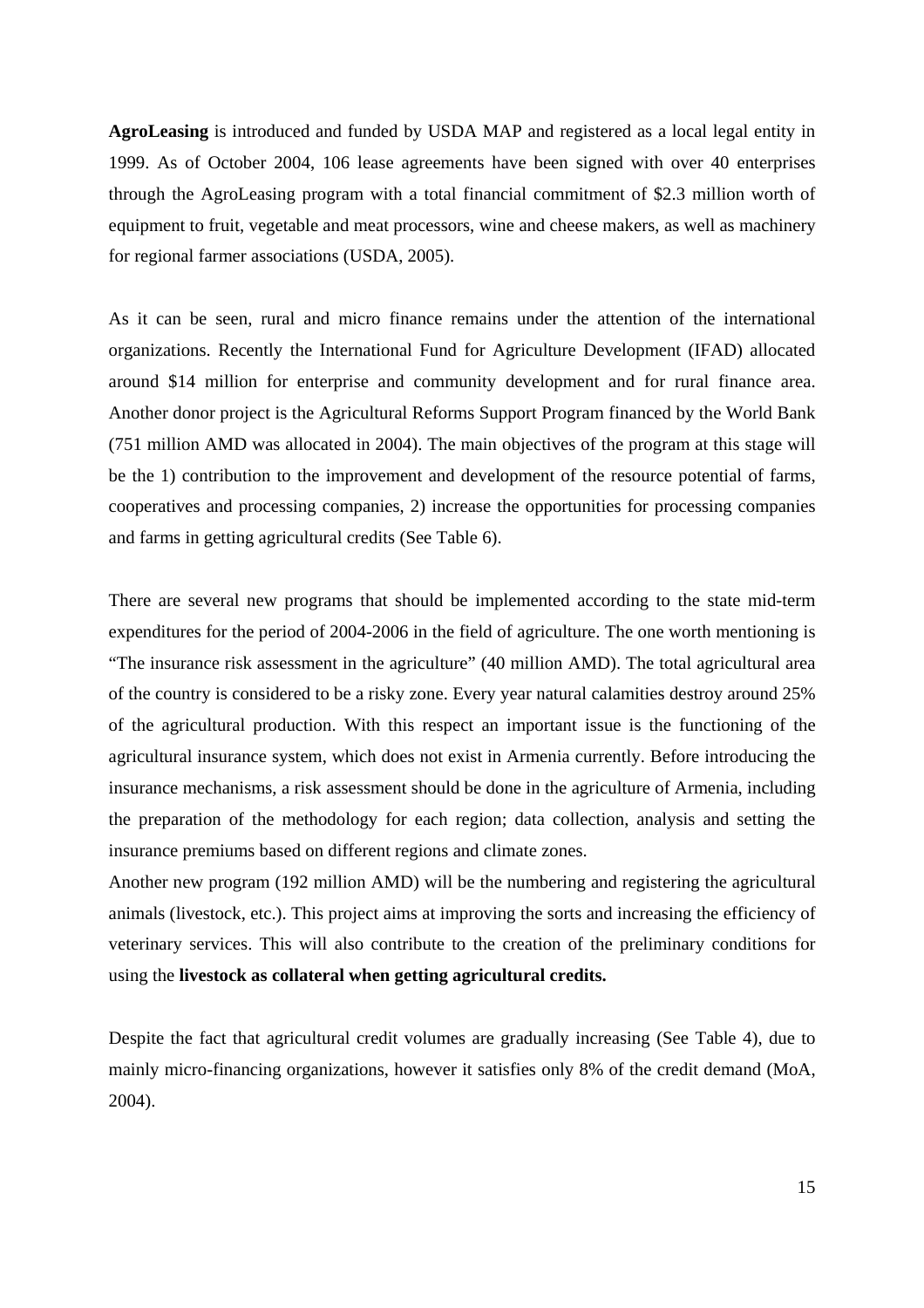One of the major problems inhibiting the development of rural finance is the unclear role of government. The Government should often intervene in agricultural credit markets, e.g. by providing guarantees to banks for loans, by setting up credit institutions special for agriculture and by subsiding credit to agricultural producers (Gow & Swinnen, 1997). In Armenia the role of government in contributing to the development of the agriculture credit markets is relatively low. The government should create an appropriate climate for the formation of the specialized agricultural credit institutions, which are widespread in Western European countries.

Farmers argue that political and legal environment is not conducive to the development of agricultural sector in general. Current political environment allows for corruption and resource allocation (e.g. land sale, lease). This is a glaring barrier for the sector's performance. The regulating role of the government is negligible. Although the fundamental laws related to agriculture are in place, many sub legal acts either outdated or do not exist. Many amendments in the existing laws are needed. Till now the "Law on Co-operatives" doesn't exist. It's important to have defined status and criteria for farms, cooperatives, unions, as well as other types of organizations, and elaboration of the relevant taxation mechanisms for application of VAT to fulfill the requirements of the WTO.

## **Empirical Evidence on Rural Household Finance**

Several surveys have been carried out before aiming at revealing farmers access to credits and their problems. It's worth acknowledging the survey of both dairy and fruit/vegetable farmers in several regions of Armenia were conducted in 2004. The survey was conducted by the group of Agribusiness Teaching Center former students, under the supervision of primary research investigators from the University of Illinois - Urbana Champaign aiming at evaluating the USDA MAP supported various projects and activities.

The research group interviewed 341 rural households who were involved in any sort of agricultural production (dairy, fruits, vegetables, crops, livestock, etc.). At the moment of survey only 25% of the respondents borrowed some money for their agricultural activities. Surprisingly, from those who obtained credit, **58% got credit from their relatives and friends;** around 26% got loan from local commercial banks mainly from ACBA Bank (16%). The other sources were the USDA MAP agricultural credit clubs, input suppliers and other sources. It's obvious that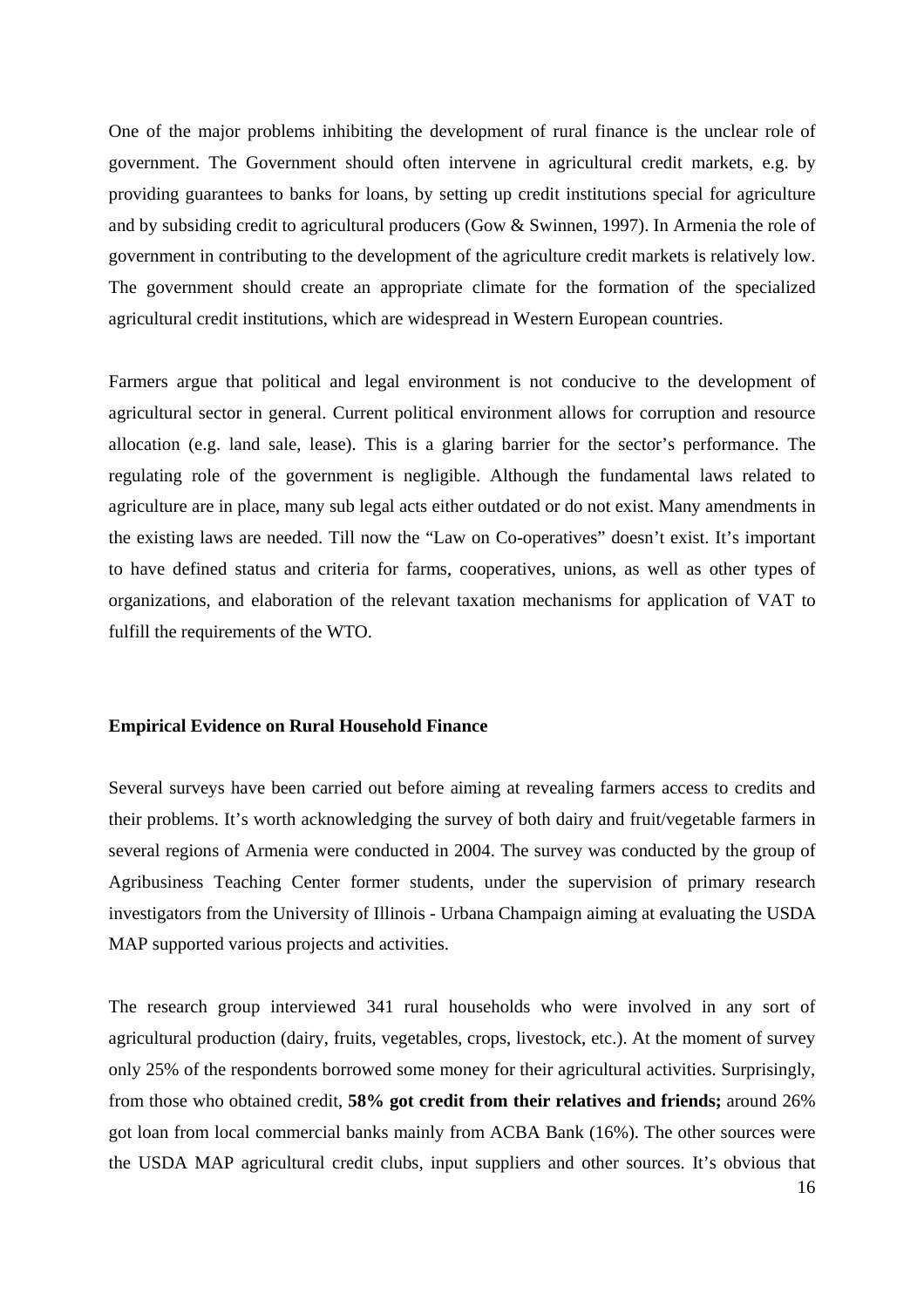social capital plays an important role in rural financing. Relatives and friends are the essential sources of rural household credits.

Although at the moment of survey only 25% of respondents were repaying their loans, almost everyone gave some sort of answer to the question - "What are your principle constraints to financing?" (See Figure 1).



Source: Authors personal interviews with PRIs.

Thirty-five percent of the respondents stated that the major constraint is the collateral requirements, however 18% of households mentioned that access to credits is a principle constraint. Twelve percent of the respondents fear that they will not be able to repay the loan and are not eager to borrow. Only 5% said that interest rates are considered to be a constraint to financing.

## **Financial Assistance Program of the USDA MAP**

The role of USDA Marketing Assistance Project as a third – party facilitator in the development of Armenian agriculture has been and remains significant. Through a package of marketing, technical and financial assistance USDA MAP aimed at increasing rural incomes, creating jobs and raising the standard of living of rural communities.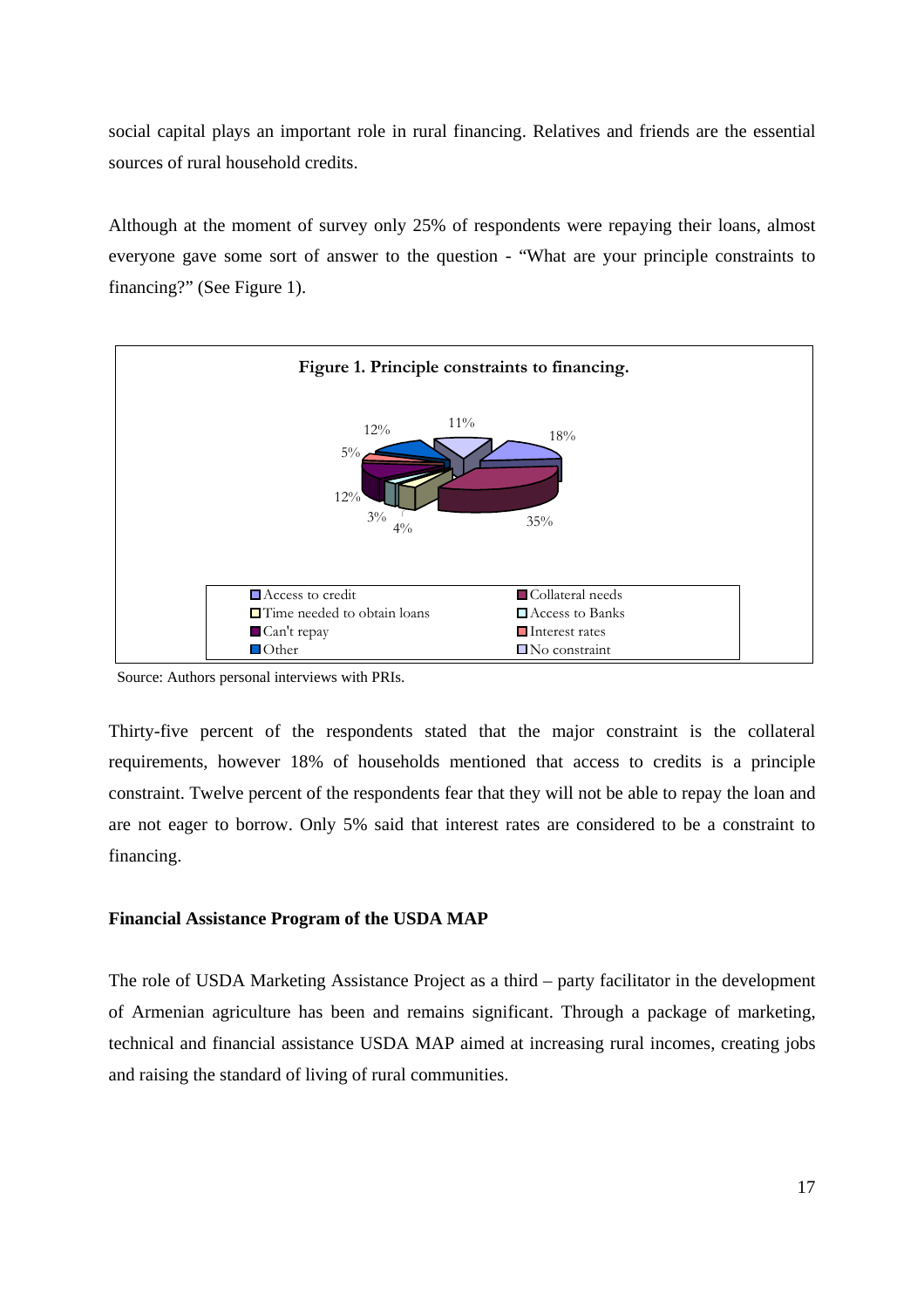Strategic and timely financial support has always been a core element of the assistance package that USDA MAP has provided to the Armenian agribusiness sector over the past decade. Till 1996, the main form of assistance from USDA consisted of small grants designed to investigate the potential of Armenian food processors and agricultural marketing projects. In 1997, USDA designed a lending program that consists of three components. Micro-enterprise loans, which are smaller loans (up to \$5,000) for short-term assistance. Strategic loans, which include larger amounts (up to \$50,000) and medium term loans, and in-kind loans, designed to allow USDA to help subsidize the cost of acquiring production materials such as packaging, bottles, corks and related materials (USDA, 2005).

Since the initiation of its loan program, the USDA MAP has issued around 328 loans totaling \$11 million. The target client has nearly been a new business or one that is launching a new product, criteria that local banks traditionally find too risky (USDA, 2005).

One of the most successful financial assistance projects introduced in Armenia by the USDA is the creation of "Credit Clubs". The USDA MAP launching this program aimed at providing direct technical and financial assistance to the farmers.

## **Credit Clubs**

The concept of **US Credit Unions** was used as a keystone for launching the Credit Club program. USDA MAP invests the initial capital, expecting no return on its equity; members make membership payments to their own fund, thus building own capital for the future.

## **Theoretical Framework**

#### *Credit Unions vs. Cooperatives*

A cooperative is defined by the International Cooperative Alliance as "an autonomous association of persons united voluntarily to meet their common economic, social, and cultural needs and aspirations through a jointly owned and democratically controlled enterprise" (ICA, 1995) according to the following principles: a) Voluntary and Open Membership, b) Democratic Member Control, c) Member Economic Participation, d) Autonomy and Independence, e) Education, Training and Information, f) Co-operation among Co-operatives, g) Concern for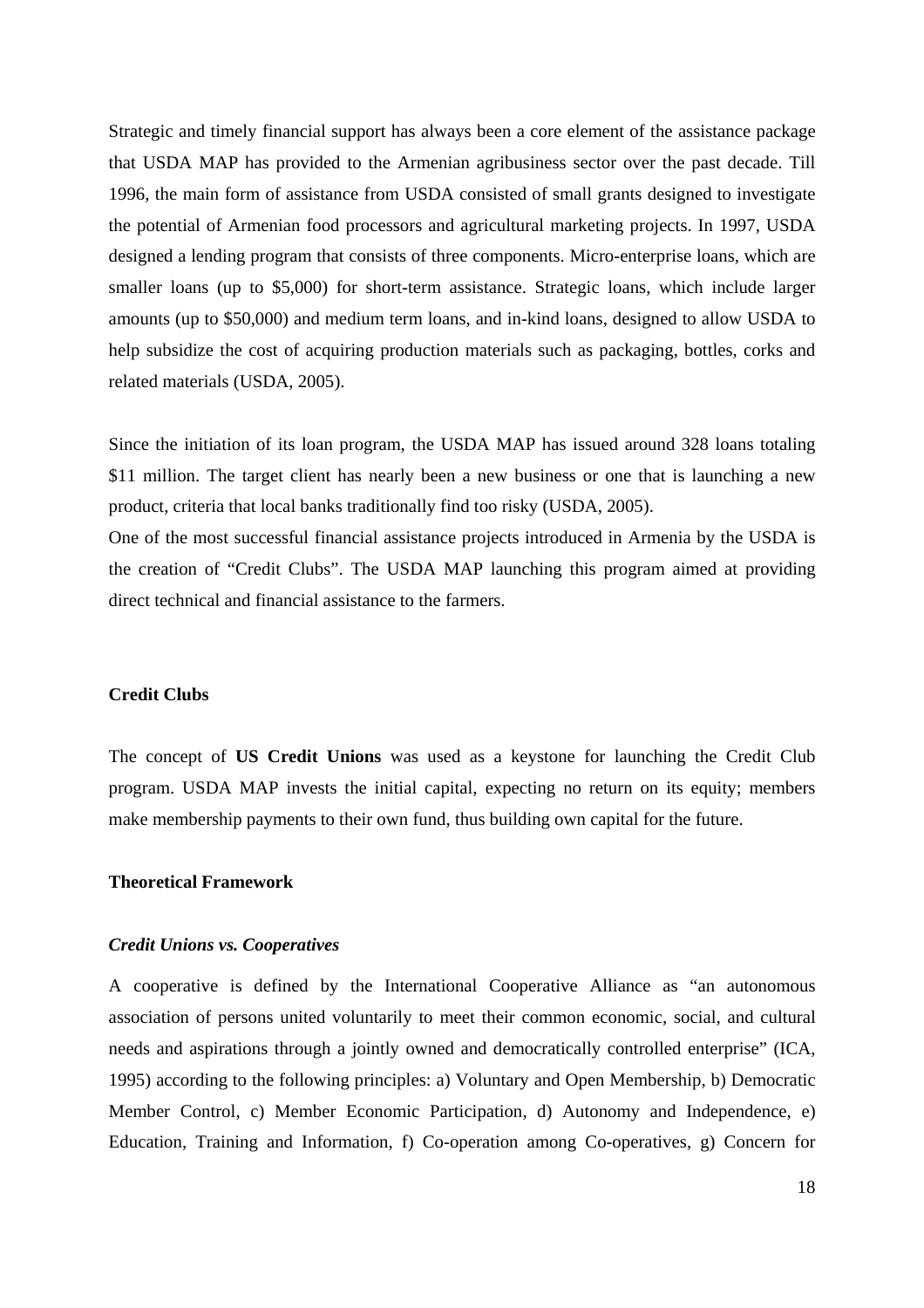Community. The goal of these list of Principles is to provide a benchmark against which entities can be compared, to establish whether they are genuine cooperatives or not (Ward and Mckillop).

Fairbairn (1994) states "cooperatives are owned by those who use them, not by investors or partners whose interest is to make a profit from them". This description emphasizes the main difference between cooperatives and normal profit-seeking entities. The first documented cooperative institution was founded in 1844 in Rochdale, England. The majority of Rochdalian cooperative principles are still in existence today and form the backbone of the current list of "Cooperative Principles".

Credit unions are cooperative financial institutions without any doubt. Credit unions are defined by Berthoud and Hinton (1989), cited by Ward and McKillop, as being co-operative societies that offer loans to their members out of pool of savings that are built up by the members themselves. The mentioned interpretation does not refer to the purpose of credit unions. However, it does describe them as being co-operatives, therefore co-operative principles could be inferred as being the purpose of credit unions (Ward & McKillop).

The first evidence of cooperative banking was found in Germany in the late 1840s when Hermann Schulze-Delitzsch formed the first cooperative people's bank. Later Friedrick Wilhelm Raiffeisen adopted the same principles for the benefit of the rural community (Ward and McKillop). The movement quickly spread and established in both Germany and Italy. Evidence of Credit Union activity was also found in Heddesdorf, Germany in 1869 (Jones, 1999), cited by Ward and McKillop. Alphonse Desjardins becoming the key pioneer of the movement in Canada also assisted in the initial set up of the movement in the US in 1909 in New Hampshire (CUNA, 2005).

Credit unions have been and remain an important object for research for many years. Ward and McKillop classify credit union researchers into two differing schools of thought. The first group of researchers, who were chiefly influenced by studies done by Robotka (1947) and Phillips (1953) linking co-operative functioning to economic relationships between the cooperative and its members, link credit union objective function to following some form of classical based economic models. The second school of thought suggests that the classic co-operative principles underlie the key objectives of credit unions using some form of member benefit measurement to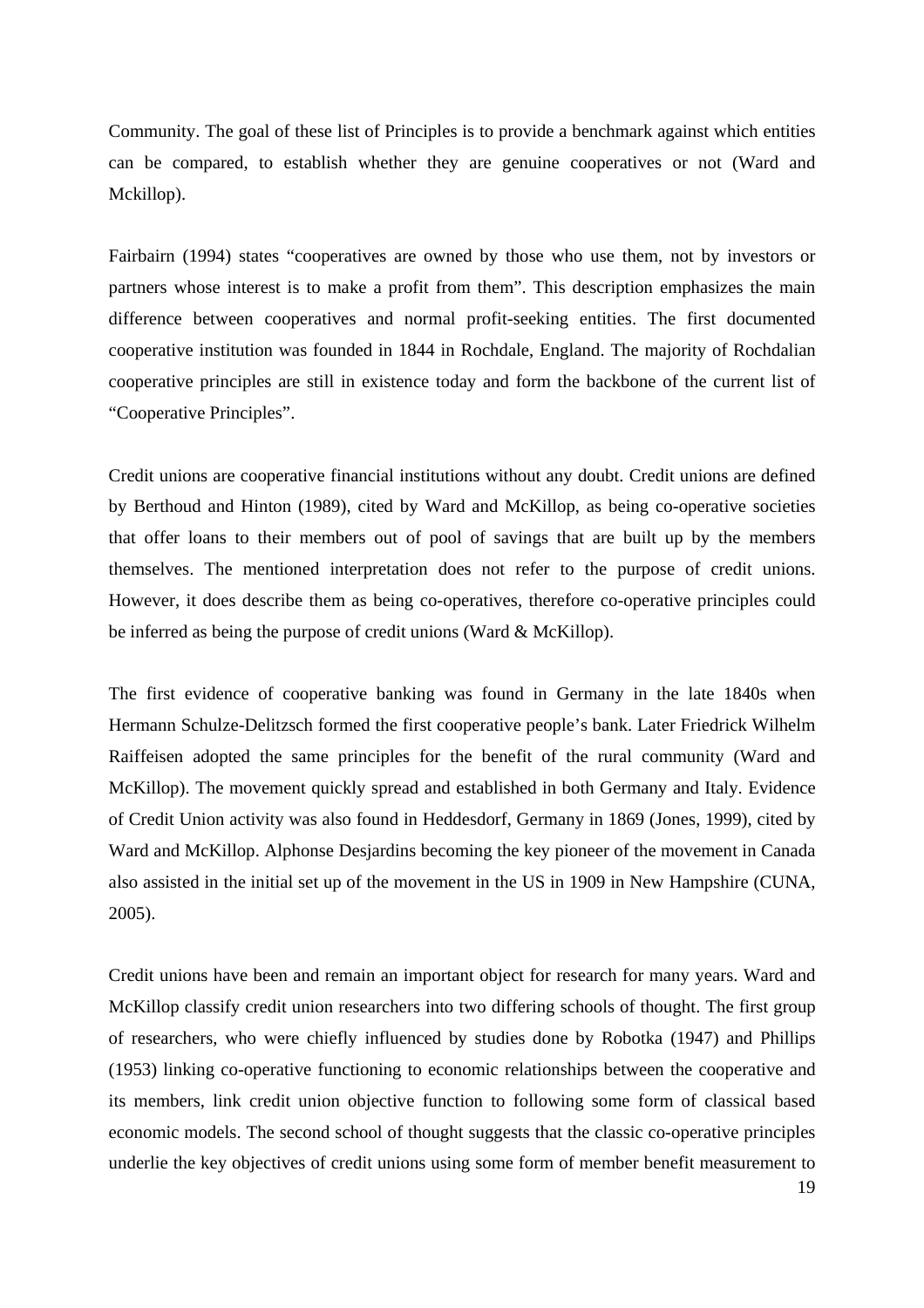explain the behavior of credit unions. Ferguson and McKillop (1997), cited by Ward and McKillop, outline credit unions' main objective as being the promotion of thrift that is directed at fulfilling human and social needs, stating that credit unions are not formed to make profits, but rather to maximize the benefit to their members (self-help).

Their links to cooperative movement principles are evidenced within their regulatory framework, their trade association rules and from definitions that have been coined by many researchers who have studied this unique financial institution. The strong link to cooperative ethos can be deduced from the definition coined by Barron (1992), cited again by Ward and McKillop. He defined credit unions being: "constituted as democratic organizations, controlled by their members based on the principle of one member, one vote".

Credit unions are not only different to other financial institutions but also quite different to the normal form of cooerative (Ward and McKillop). They collect savings from members by issuing shares, and use these funds to make loans to the members.

The main difference between credit unions and other cooperatives is that cooperatives either purchase from external entities for the members, or sell to external entities for the members, whereas the users, management, and benefactors of credit unions can only be its members. All transactions are effected for members by members, no external party can transact with credit union (Ward and McKillop). The unique ownership status of credit unions (member run, owned and used) and the above mentioned reasons led Croteau (1963), cited by Ward and McKillop, to describe credit unions as being the *purest form of cooperative.* 

Being cooperative entities, credit unions do not exist to make profits rather to maximize the benefit to their members. Croteau (1963) in line with Ferguson and McKillop (1997), cited by Ward and McKillop, described these main benefits as being the attainment of the economic and social goals of the members. The main vehicle used by credit unions to increase social goals is education/advise on members' financial affairs.

## **USDA MAP Agricultural Credit Club Program**

It was mentioned earlier that agricultural sector is considered one of the most risky areas and Armenian commercial banks are not willing to invest much in this area or if they do provide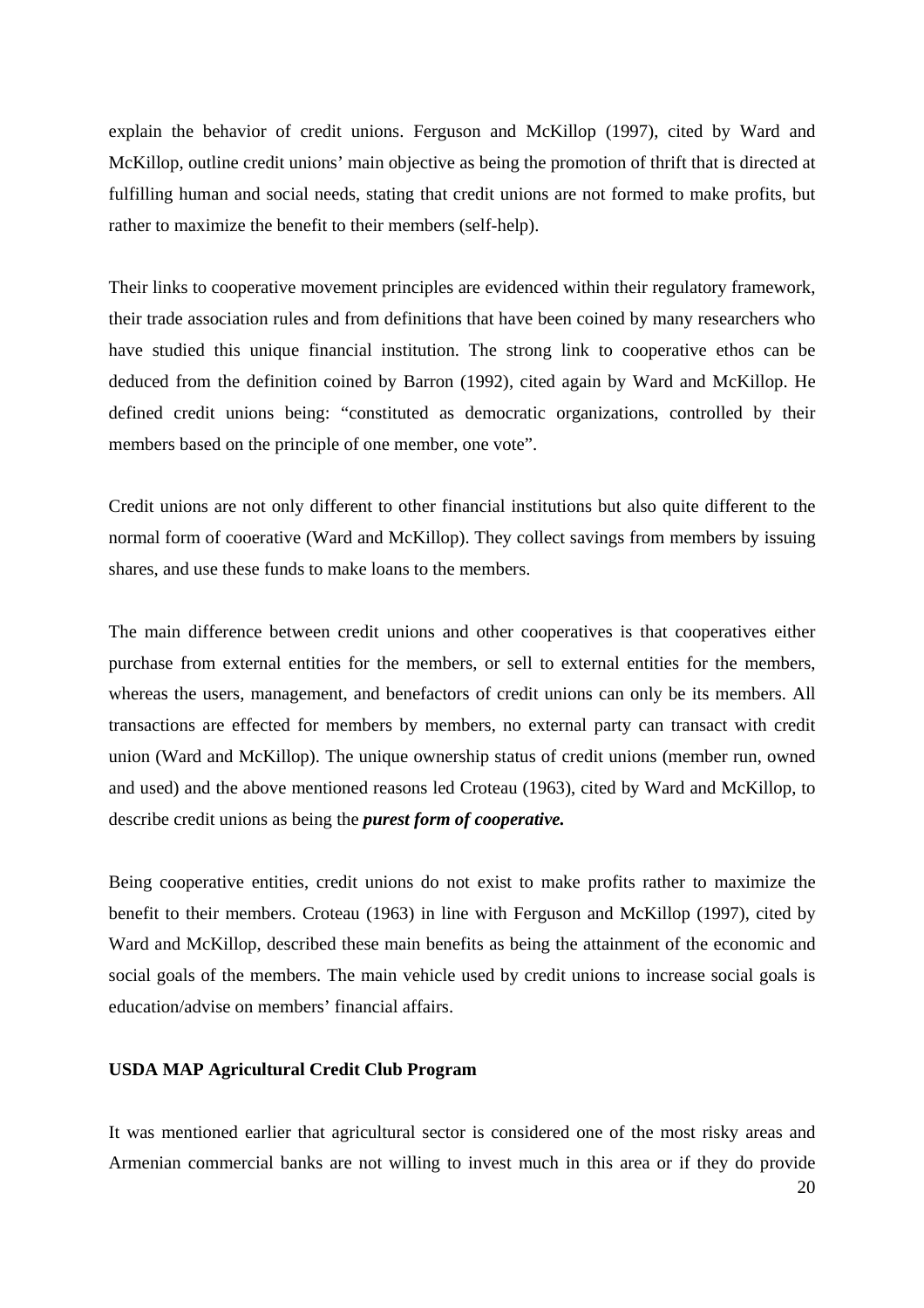loans, the collateral requirements are so high that the majority of farmers in the rural areas cannot meet them.

To solve the problem USDA MAP decided to start a loan program where a group of farmers from the same community or village, involved in the same type of activity would be gathered, and connected to USDA MAP Strategic Loan program or USDA MAP collaborating agribusinesses. The loan program was launched in 1998 and aimed at assisting the farmers directly. The program started as Women in Rural Development and then gradually evolved to the program where both men and women farmers are involved.

In just six months, it was decided to expand the program. The idea of this group-lending program was very unique and had no analogues in Armenia: non-interest, collateral free loans with the concept of saving money. Thus Program was renamed to Agriculture Credit Clubs and was tied to USDA MAP assisted processing companies, associations and cooperatives, as a result opening the program to both women and men (Sarukhanyan et al. 2002).

This is not a grant and it is not a loan. This equity investment allows a club to begin operations. USDA MAP expects no return on its equity investment, but may remove its equity at any time the club begins to lose its principal or if the club is failing to grow its own equity. USDA does not agree to leave its equity in the club in perpetuity.

Loan applications will be generated from among members of the club. The club will determine eligibility requirements. USDA suggests no more than 12-15 members in the first year of operation. All of the club members will serve as the loan committee for reviewing loan applications. Loan applications should be accompanied by a business plan that can serve as a basis of review by the club members. USDA will provide technical assistance in developing business plans and in conducting club activities such as procedures for loan review and other business activities of the club.

The goal of the club is to make production loans that can be repaid in one year or less. Investment in buildings is not a function of the club. Investment in equipment is discouraged. Leasing of equipment is encouraged if such equipment is necessary for the business plan. Production loans are to be used for input supplies, services and labor required for a production process. Family members cannot be hired. They must be paid from profits of the production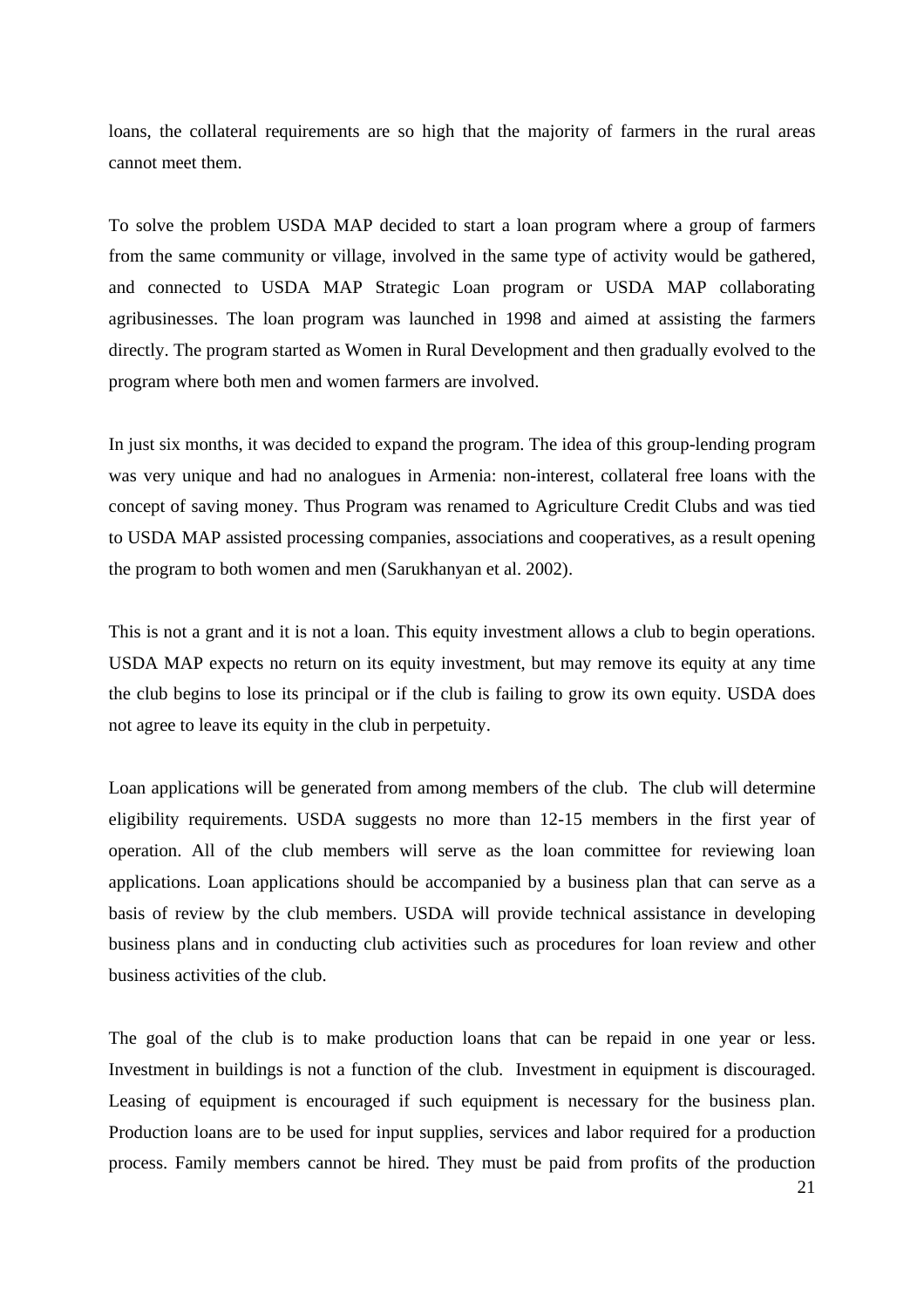activity. Repayment of the loan principal must always have the first claim from profits generated from production.

To facilitate the loan program, three accounts must be established at a local bank. Account one is the USDA Credit Line. Account two is the Refundable Fund of the Credit Club. Account three is the Risk Reserve Fund of the Credit Club (Sarukhanyan et al. 2002).

Members of the Credit Club make membership payments to the above-mentioned accounts. Each Club determines for itself the amount of the membership fee, but up to this point there was unanimously set an amount of membership payments being 15 percent annually from the loan received. **These payments belong to the club and each member of the club and upon any member's quitting from the club or club termination, the members have the right to receive all the amount of their membership payments provided that the club members have no debt against the club.** The program is continuous and upon repayment every club receives a new loan and starts a new cycle.

#### **Regulatory and Legal Framework**

According to Legislation of RA "Credit Club" as a type of legal entity did not exist, so there came a need to incorporate it in the law, thus the need of the separate law on Credit Clubs became vivid.

A group of six parliament members were sent to United States to get acquainted with the Farm Credit System and Credit Unions, as well as to laws and legal acts regulating the field. While in the US the law was drafted, number of US and European example documents were brought back with the purpose of adjusting them to the legal field of the Republic of Armenia.

It took two years and in April 2002 the law was finally passed and ratified by the President of RA. This law regulates the status of agricultural credit clubs and the legal relations connected to their activities, determines club formation, membership, governing principles, obligatory requirements and conditions on involving resources and providing credit, insurance and other services to club members, as well as regulating, controlling and reporting procedures.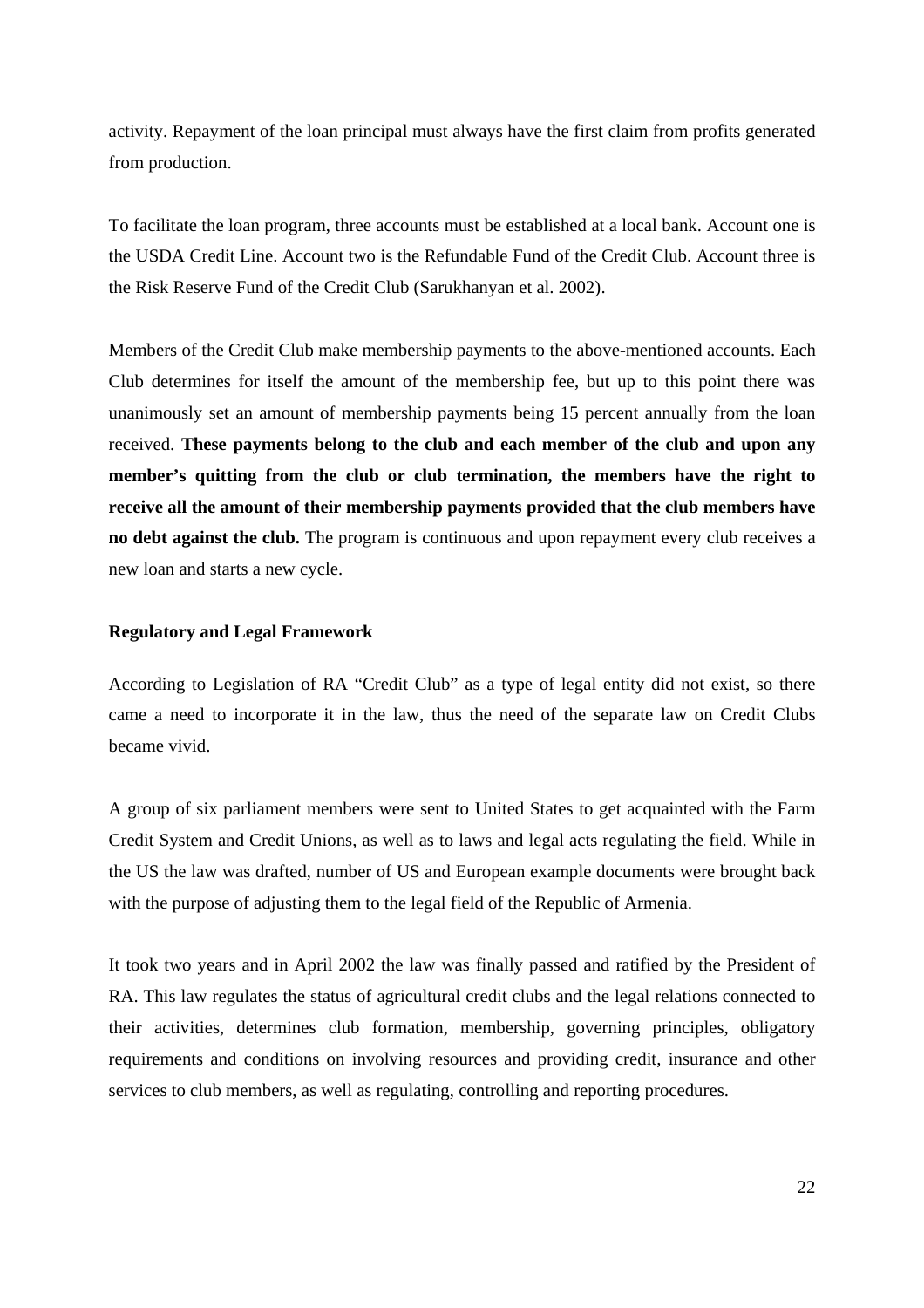The law defines the legal status of Clubs as a volunteer unit with status of legal entity created for mutual financial assistance and is based on the membership of individuals conducting agricultural activities.

The Club is a non-profit, non-commercial organization that:

- a. Provides members with services of mutual financial assistance that are not subject of entrepreneurial activity and are implemented on behalf of all members and through their subsidiary risks.
- b. Does not recognize the provision of loans from funds (Reserve) that are the ownership of member-clubs of the same union, formation of centralized reserve funds aimed at providing mutual financial assistance to the members of clubs and other financial services as entrepreneurial activities.

The Club can be established according to the legal status of non-commercial cooperative or union of legal entities.

The great advantage that the law has granted to the Credit Clubs is the possibility to target other sources of credit and apply to different donors for obtaining funds. The Club can involve loan funds only from grants granted by Foundation of clubs, Clubs' Union, as well as international organizations, state and community budgets.

Still, there are many articles that need considerable improvement and amendment. But, one can't diminish the importance of the fact that the first law regulating Credit Clubs, being the first legal entity in their type has been passed. Now the clubs can be registered, passing the usual process as all other legal entities, obtain the stamp and tax code and start the operations on a legal basis.

Credit Clubs can also form Unions of Credit Clubs and a Foundation, which will give them a chance to participate in the decision making process, raise their voice and hopefully become a significant force which can influence the agricultural policy of the country.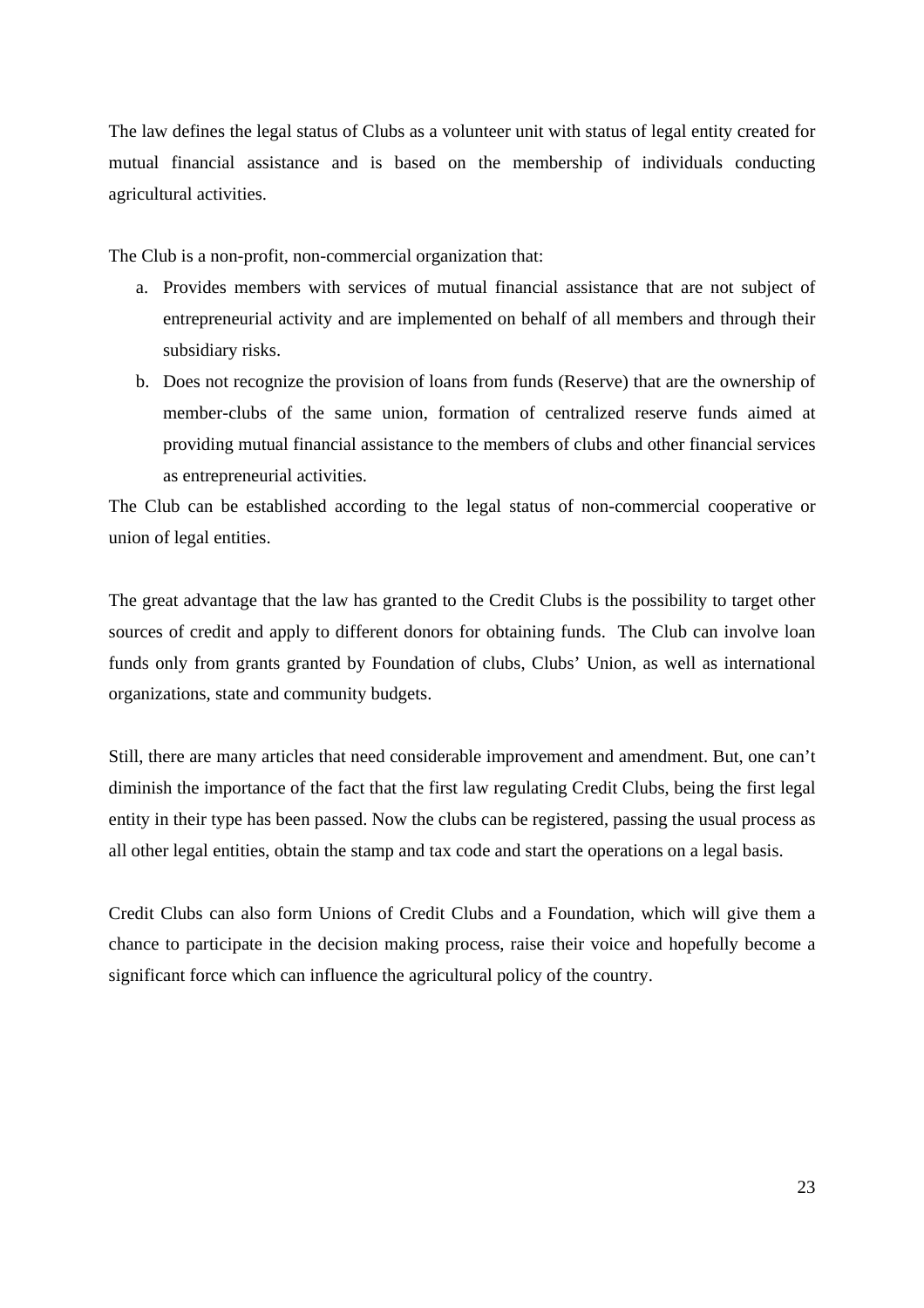

Source: USDA MAP, 2005.

**Currently USDA MAP has 50 Credit Clubs in all 10 marzes (provinces) of the Republic of Armenia, and is cooperating with 882 farmer-members of Credit Clubs and benefiting around 3,500 families.** Total loan portfolio is so far 1.5 million USD and Credit Clubs' investments are so far \$508,585.

## **Women Credit Clubs**

As it was mentioned before, the Agricultural Credit Club program was started as Women in Rural Development. Significant attention was paid to gender component, and Credit Club program started to establish women credit clubs.

Gyumri Production Credit Club being the first women credit club, operates currently and is considered to be the success story of the program. Regardless of number of problems: management (president resigned), non-repayment (one of the members left for Russia without repaying the loans and members repaid instead of that lady) club is considered to be one of the strongest, always operates as a team, ideas of trust and collaboration are put on first place. Women of Gyumri Credit Club are the ones who besides obligatory membership payment, decided to make one more \$30 each one time-payment to their fund, thus trying to secure the loans. After one case of non-repayment club has also started to take collateral, something never done by any club, regardless of performance. Gyumri Women Credit Club is also the only one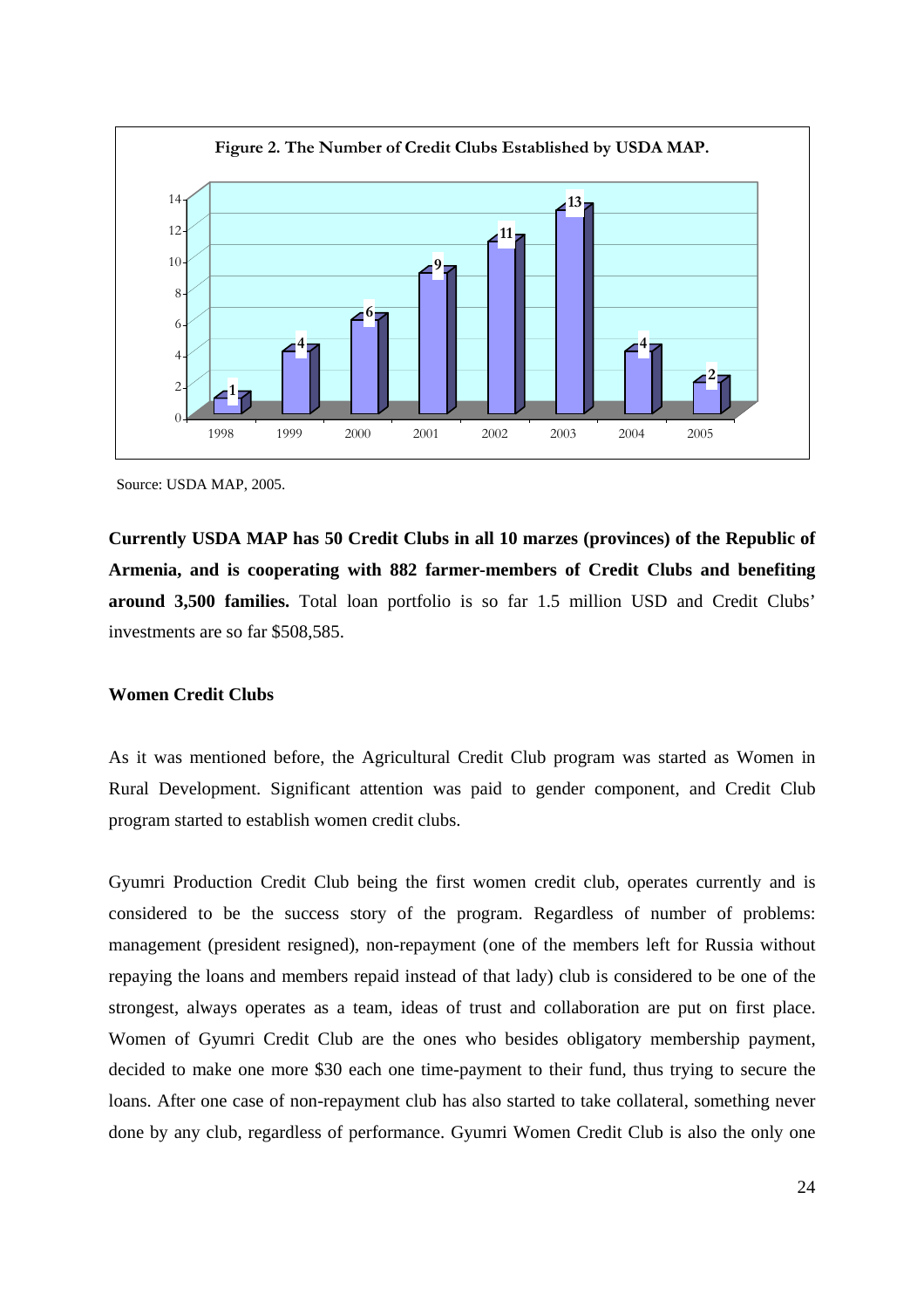that decided to involve men and currently the club has two men members. The club is involved in production of canned products, bakery, agricultural trading and etc.

Second women credit club was established in May 2001 in Oshakan, Aragatsotn region, women involved in dried fruit production. Here besides usual dried fruit variety women are constantly working on developing new products, such as dried green tomatoes, sweets from squash, fruit truffles from mixed peaches and plums. After 2 years of collaboration with the USDA MAP, Oshakan Credit Club recommended to establish another women credit club in Tsakhkahovit village, in the same region. Women in this club are involved in milk production.

Agriculture Credit Club Program collaborates with number of local and international NGOs implementing women development programs.

## **Gender Statistics of Credit Clubs**

Out of 50 Credit Clubs 6 credit clubs are Women Credit clubs with 96 members. Altogether there are 190 women-members (22%) in the credit clubs. Statistics show that women are mainly the accountants of the club, however there is one women-president. Women credit clubs have excellent performance rate, thus it is planned to increase the number of women credit clubs, try to involve refugee groups and women from remote areas. One potential credit club is for women in Balahovit village, refugees producing wine from berries.

#### **The Credit Club Survey**

#### **Methodology**

The research is based on **surveys and interviews**. The authors conducted **Person-Administered Surveys** among credit club member farmers who have had an experience in getting agricultural credits from credit clubs. The **Sampling plan** was developed according to **Cost Basis Approach**, using the **Random and Proportional Sampling Statistical Methods**.

The survey contained questions on farmer attitudes, beliefs and perceptions, performance evaluation and intention to stay with credit club, questions measuring the familiarity with and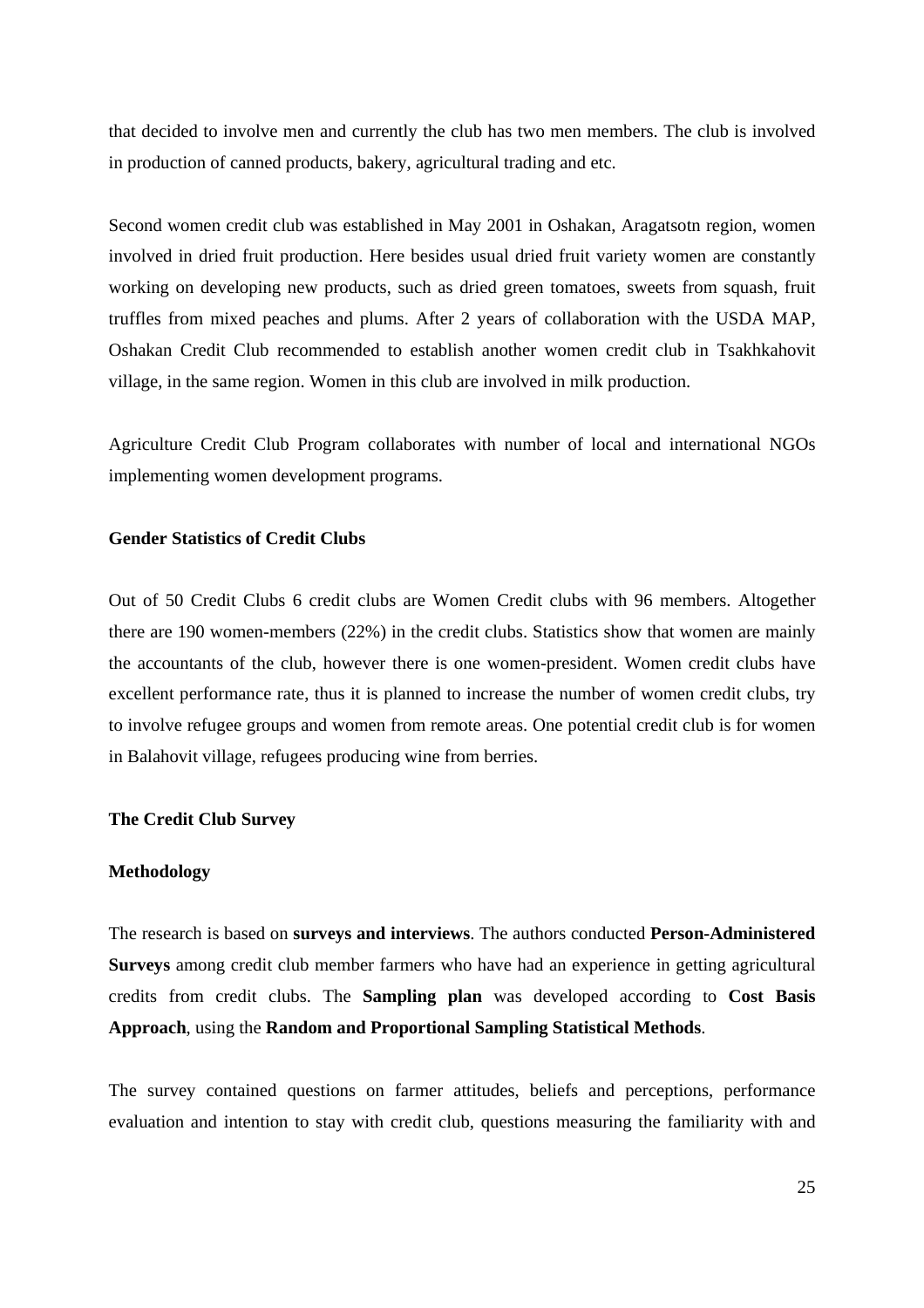understanding the concept of credit club. A series of choices ranging from "very well" or "agree" to "very bad" or "disagree" were presented to the member respondents.

Descriptive statistics of the survey are also presented. The collected data is analyzed using frequencies, cross tabulations and Likert-type scale analysis. A total of 55 credit club members are surveyed representing around 16 credit clubs from 9 provinces of Armenia.

## **The Results**

## *Descriptive Statistics*

In order to describe the basic features of collected data the descriptive statistics are used in a study. Respondents' profiles are analyzed on the basis of age, gender and education (See Table 8,9,10). According to the analysis, 78% of the respondents are males, and 63% lie in the 36-50 age group. A great portion of respondents is very well educated. Around 56% have university degrees, 15% have technical college degrees and the rest have secondary school education. About 30% of the respondents are fruits and vegetables producers, 26% grow crops, another 26% use the loans for dairy production, 15% for livestock and only 3% use the loan for some small business activities: bakery, dried fruits, trade, etc.

| <b>Table 8. Gender of Respondents.</b> |         | Table 9. Age Categories. |         |
|----------------------------------------|---------|--------------------------|---------|
|                                        |         | Age category             | Percent |
| Gender                                 | Percent | 21-35                    | 11.1    |
| Female                                 | 77.8    | $36 - 50$                | 63.0    |
| Male                                   | 22.2    | Over 51                  | 25.9    |
| Source: Survey Data.                   |         | Source: Survey Data.     |         |

| <b>Education level</b> | Percent |
|------------------------|---------|
| No education           | 0.0     |
| Secondary              | 29.6    |
| College/Technical      | 14.8    |
| University             | 55.6    |
| Source: Survey Data.   |         |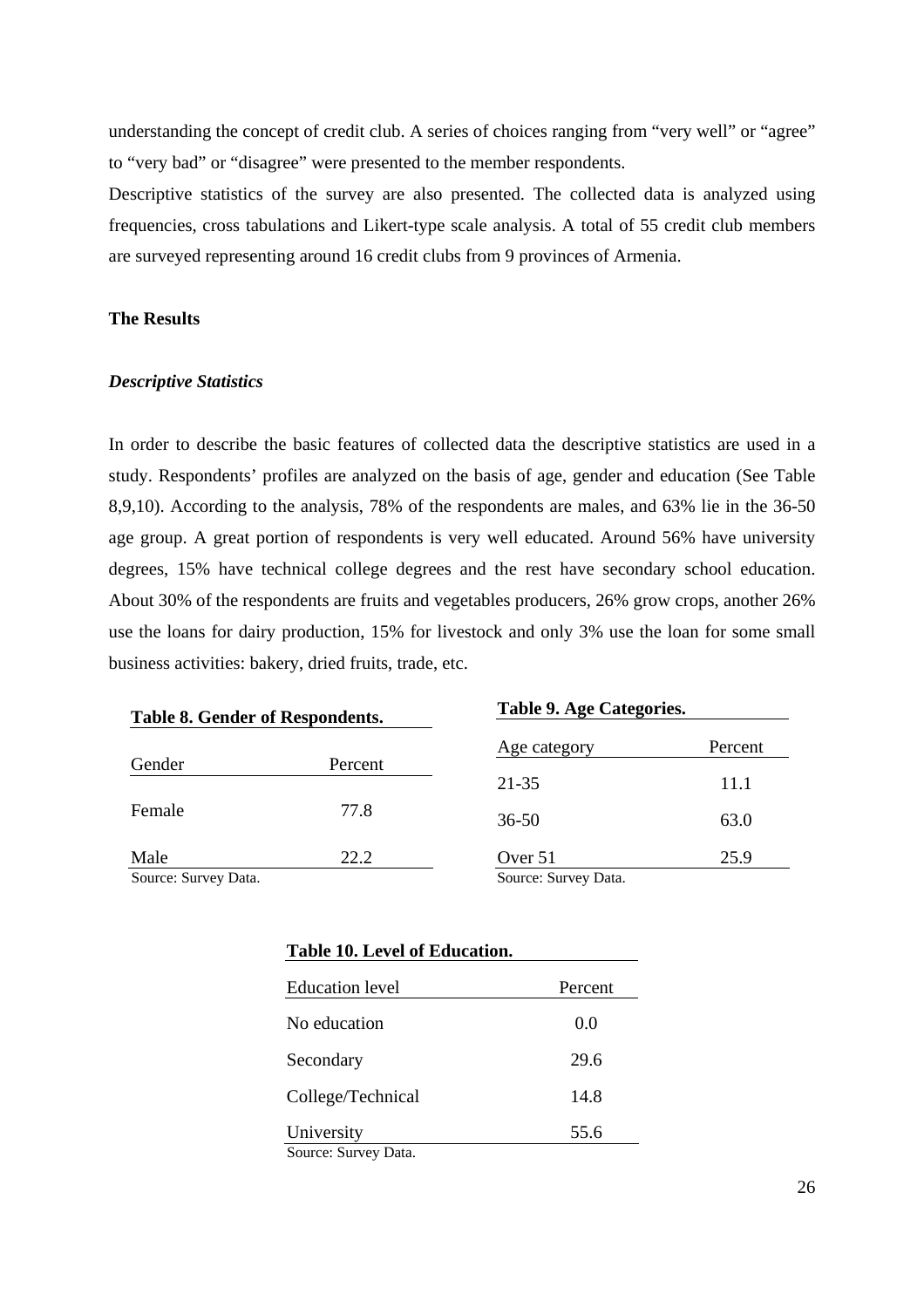Approximately 45% of the respondents were not familiar with the concept of credit club/union before, however 55% were familiar or knew about the credit clubs/unions. The analysis revealed that the older respondents and those with university degrees were more familiar before with the concept of credit club/union, while younger respondents (21-35) were the least familiar.

#### *Membership Status and Commitment*

On average the surveyed credit clubs have 17 members. However 33% have only 12 members and 18% have 19 members. Around 52% of the clubs increased the number of members since the beginning. Of the surveyed club members, 96% state that the objective they became credit club member is to get assured financing for their agricultural activities. Only 4% say that the objective was to get loans with specific interest rate. Around 93% of the respondents realize that the club is a financial or credit cooperative, although 7% think that the credit club is a kind of "bank".

Of the club members surveyed, 93% regard the activities and operation of their credit clubs as successful. It's obvious that credit clubs are building a reputation as a valuable community based resource. **Seventy four percent would seek another credit club if their club would cease operation**. Only 18% of the respondents stated that the current financing from the club is not sufficient for their activities and they borrow from banks in parallel. Around 82% of the members surveyed do not get loans from banks. Almost 96% of current members intend to stay with the credit club for another two years. Basically all respondents consider themselves as full members of the credit clubs. Around 41% evaluate the overall activities and operation of the clubs to be excellent and 48% - well.

## *The Likert Scale Analysis*

A popular technique for obtaining information on human knowledge, attitudes, and behavioral preferences is the inclusion of Likert-type scales in survey questionnaires (Dakurah et al. 2005). Five choices, ranging from "agree or very important" to "disagree or very unimportant" are scored "1" to "5". The Likert 5-point scale indicates that the higher is the number, the higher is the agreement or importance of an attribute or belief.

The following section describes the perception and beliefs of the performance of the credit clubs using Likert scale (See Table 11).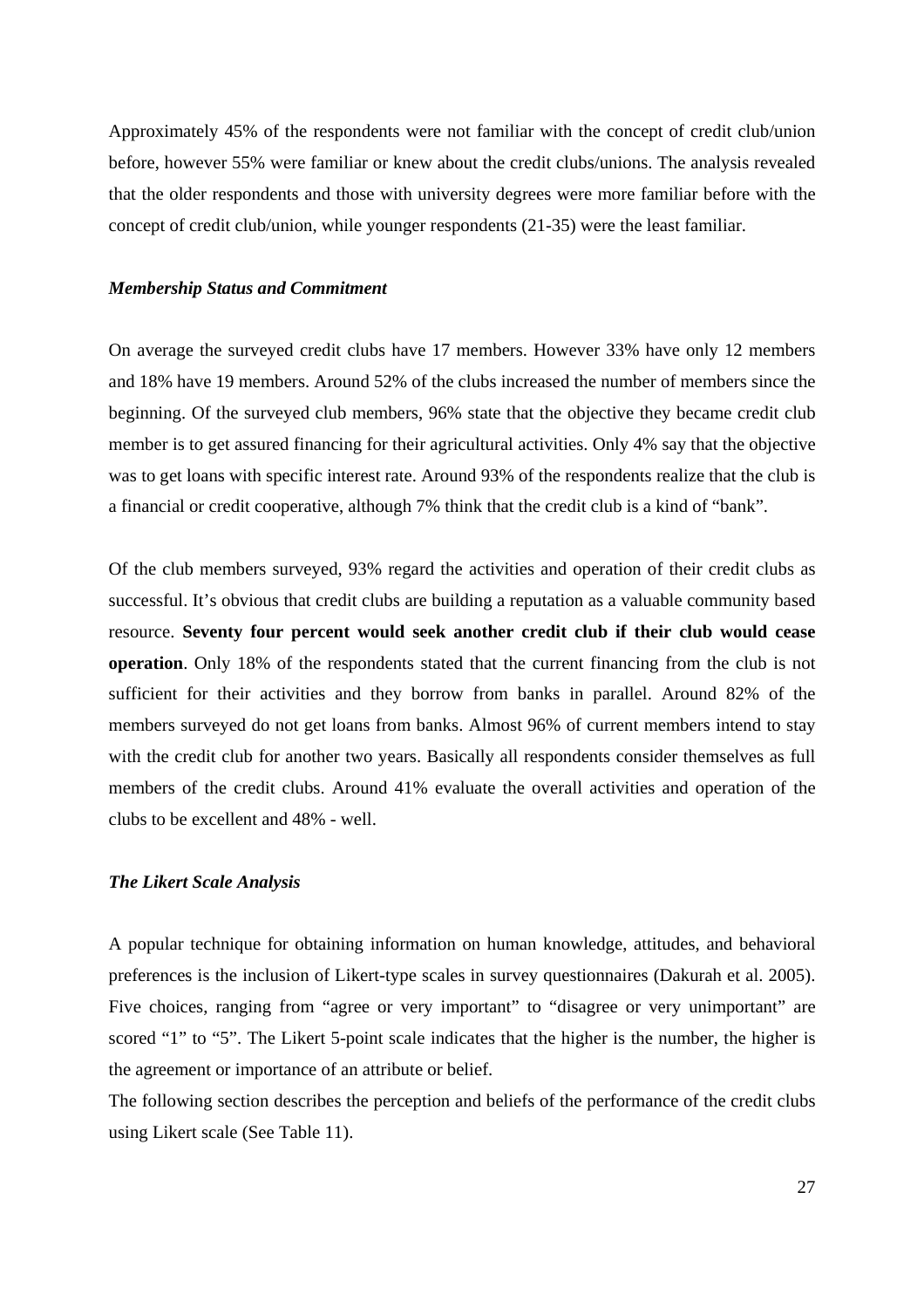|                                                                                       | Performance Measure (%) |                      |                             |                   |       |
|---------------------------------------------------------------------------------------|-------------------------|----------------------|-----------------------------|-------------------|-------|
|                                                                                       | Disagree                | Slightly<br>Disagree | Indifferent /<br>Don't Know | Slightly<br>Agree | Agree |
| The Club provides loans with affordable<br>interest rates?                            |                         |                      |                             | 37.0              | 63.0  |
| The members easily get loans                                                          |                         |                      |                             | 25.9              | 74.1  |
| The Club director has needed knowledge<br>and experience                              |                         | 18.5                 | 3.7                         | 33.3              | 44.4  |
| The members are adequately informed<br>about the management's plans and<br>decisions. |                         | 11.1                 | 3.7                         | 51.9              | 33.3  |
| The Club offers member trainings and<br>consulting                                    |                         | 18.5                 |                             | 59.3              | 22.2  |
| The Club encourages for new member<br>recruitments                                    | 7.4                     | 11.1                 | 7.4                         | 55.6              | 18.5  |
| Encourages members to participate in the<br>meetings                                  |                         |                      |                             | 37.0              | 63.0  |
| Includes members in the decision -<br>making                                          |                         |                      |                             | 37.0              | 63.0  |
| Provides fair and equal voting procedures                                             |                         |                      |                             | 11.1              | 88.9  |
| Fosters the economic development in<br>general                                        |                         | 3.7                  | 3.7                         | 63.0              | 29.6  |
| Conducts ethical business practices                                                   |                         |                      | 3.7                         | 59.3              | 37.0  |

## **Table 11. Respondents' Perception of their Credit Clubs' Performance.**

Source: Survey Data.

The table shows that in general the members have good evaluative performance to their credit clubs. The respondents agree that their club is conducting appropriate member commitment related activities. The majority of members totally agree that it's very easy to get loans from the club, the club encourages members to attend at meetings, implements fair and equal voting, and includes members in decision-making. Respondents provided very good performance evaluation related to ethical business practices. However, always there is a room for improvement. Around 18.5% slightly disagree that the Club director has needed knowledge and experience. Again some 18.5% of the respondents slightly disagree that the Club offers member trainings, seminars and consulting. Around 7.4% disagree and 11.1% slightly disagree to the fact that the Club encourages new member recruitments. By the way, many members are willing their clubs to increase the number of members, which will enable them to borrow more and save more money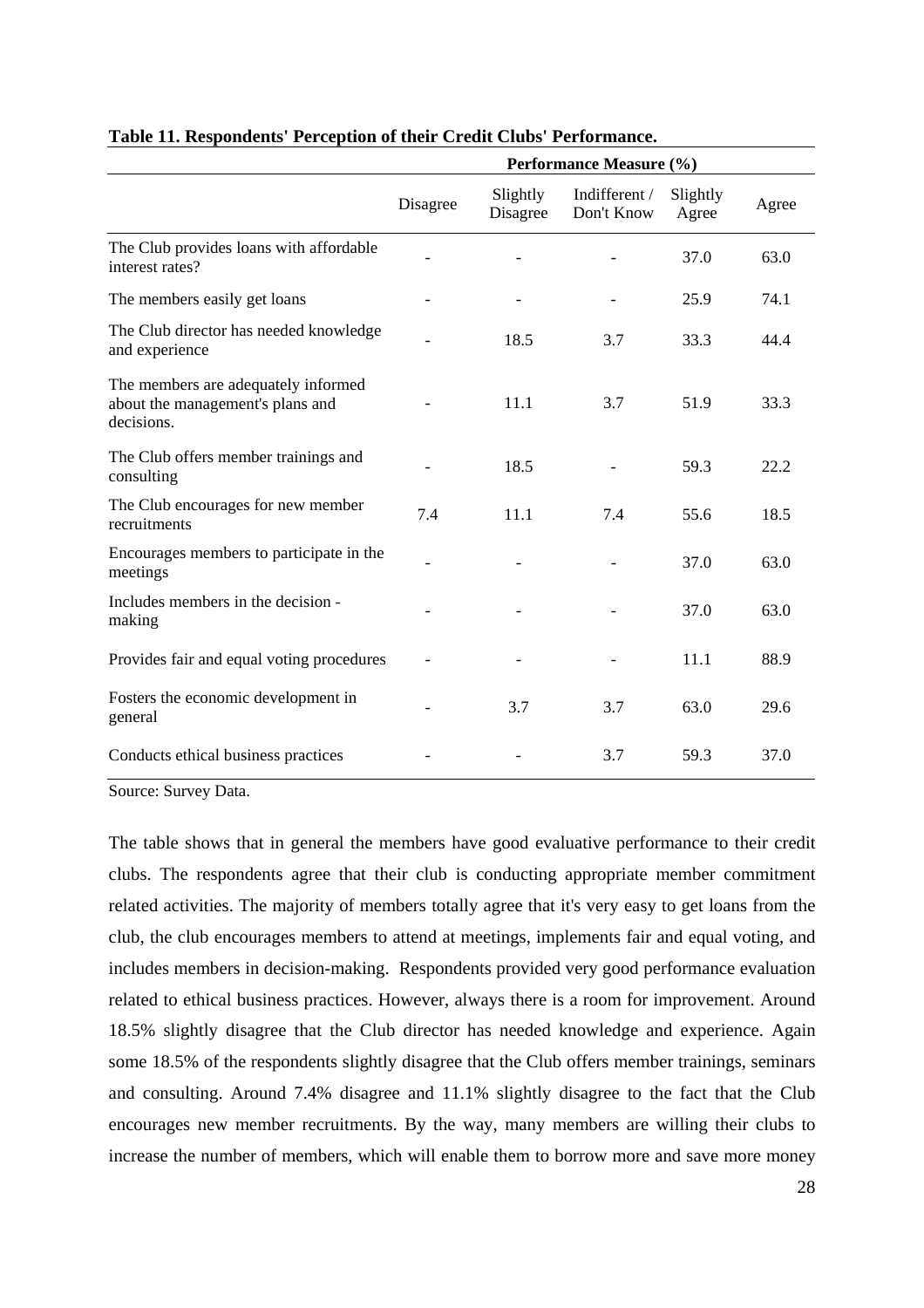for the club. The majority of the respondents would like to receive long-term loans from the Club. They think that for agricultural activities the loan with a maturity of 1 year is not enough. They also mentioned that it would be useful if the Club management conduct or organize seminars and trainings related to business plan writing, accounting and financial management, etc.

## **Summary and Conclusions**

The study reveals the rural credit and finance situation and challenges in Armenian agriculture with special emphasis on the development of the specialized credit institutions, particularly credit cooperatives.

Several surveys were carried out aiming at analyzing the rural finance situation in Armenia (UNDP, USDA). In one survey (USDA) thirty-five percent of the respondents stated that the major constraint to financing is the collateral requirements, however 18% of households mentioned that access to credits is a principle constraint. In another survey (UNDP) 20,7 percent indicated that they had no financial means for cultivation and therefore left fallow part of their land or rented it out.

The vast majority of Armenian banks refrain from financing agriculture due to the high risk associated with the sector. The only bank that is having a serious share in lending to the agricultural sector is the ACBA Bank, which in 2004 claimed to have more than 65 percent of the total commercial bank portfolio in agriculture. This seems to be a very good indicator, but the overall level is problematically low, and it is no surprise that the ACBA's agricultural loan portfolio was only 8.8 million USD. Other banks that do some lending to Armenian agriculture are assisted by the international programs and donors.

There are many problems in land reform issues that inhibit the development of rural finance sector. The land reform is still incomplete. There is statistical evidence that land market emerged already, but still land is hardly used as a collateral. The problem of collateral as a barrier to credit remains significant in Armenian agricultural sector. Banks require up to 200% of collateral level and require residential property in urban areas. Even farmers willing to pay higher interest rates may not have enough assets to collateralize the amount of loan they need.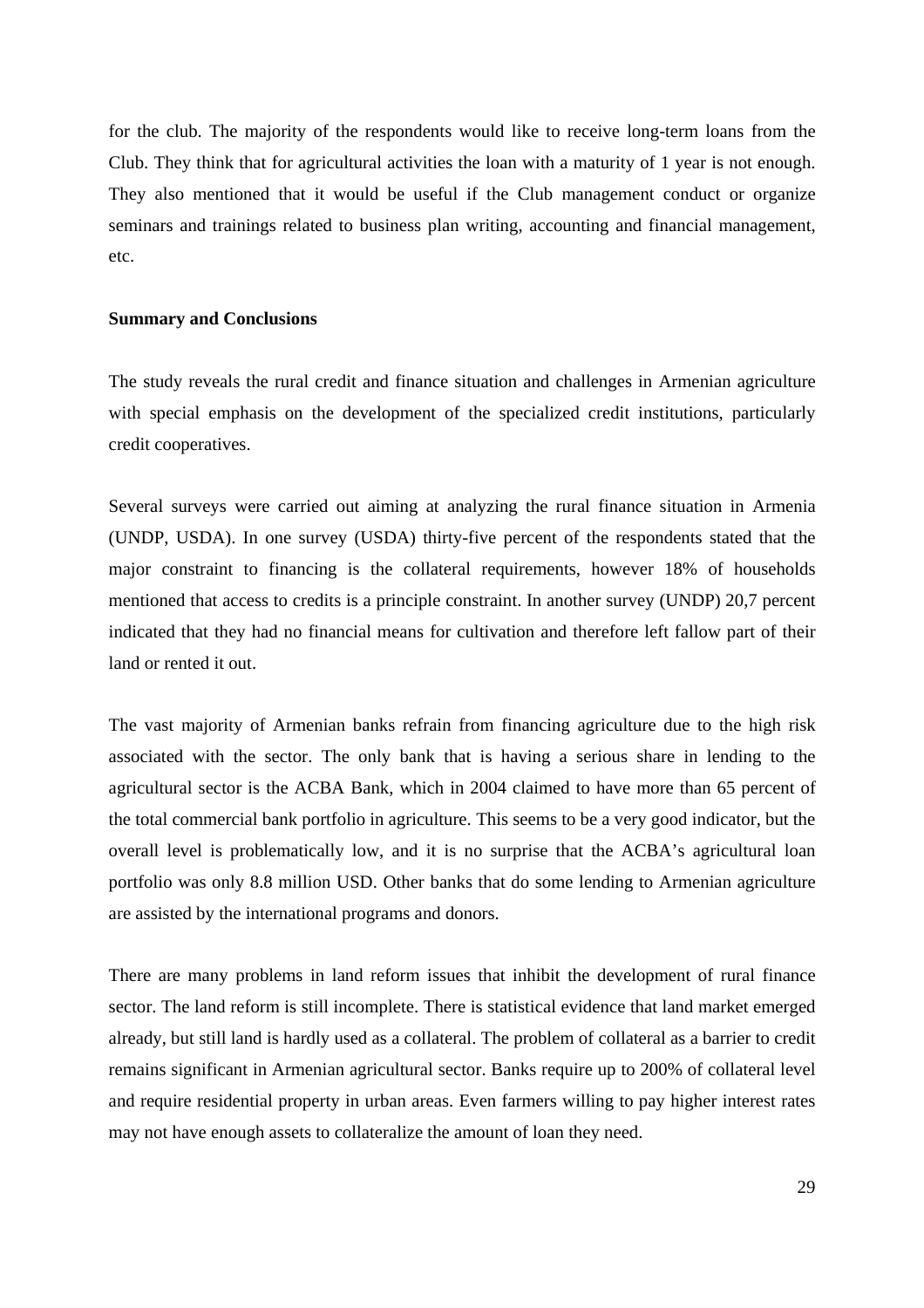One of the major problems inhibiting the development of rural finance is the unclear role of government. In Armenia the role of government in contributing to the development of the agriculture credit markets is relatively low. The government should create an appropriate climate for the formation of the specialized agricultural credit institutions, which are widespread in Western European countries.

The role of USDA Marketing Assistance Project as a third – party facilitator in the development Armenian agriculture has been and remains significant. Through a package of marketing, technical and financial assistance USDA MAP aimed at increasing rural incomes, creating jobs and raising the standard of living of rural communities.

One of the most successful financial assistance projects introduced in Armenia by the USDA is the creation of "Credit Clubs". The concept of US Credit Unions was used as a keystone for launching the Credit Club program. USDA MAP invests the initial capital, expecting no return on its equity; members make membership payments to their own fund, thus building own capital for the future.

Ninety three percent of the respondents regard the activities and operation of their credit clubs as successful. It's obvious that credit clubs are building a reputation as a valuable community based resource. Seventy four percent would seek another credit club if their club would cease operation. Only 18% of the respondents stated that the current financing from the club is not sufficient for their activities and they borrow from banks in parallel. Around 82% of the respondents do not get loans from banks, they use only the club's financing. Almost 96% of current members intend to stay with the credit club for another two years. Basically all respondents consider themselves as full members of the credit clubs. Around 41% evaluate the overall activities and operation of the clubs to be excellent and 48% - well.

The majority of members totally agree that it's very easy to get loans from the club, the club encourages members to attend at meetings, implements fair and equal voting, and includes members in decision-making. Respondents provided very good performance evaluation related to ethical business practices.

Long term recommended plan is to help Credit Clubs to form Unions of Credit Clubs and finally Foundation of ACCs, which will give them a chance to participate in the decision making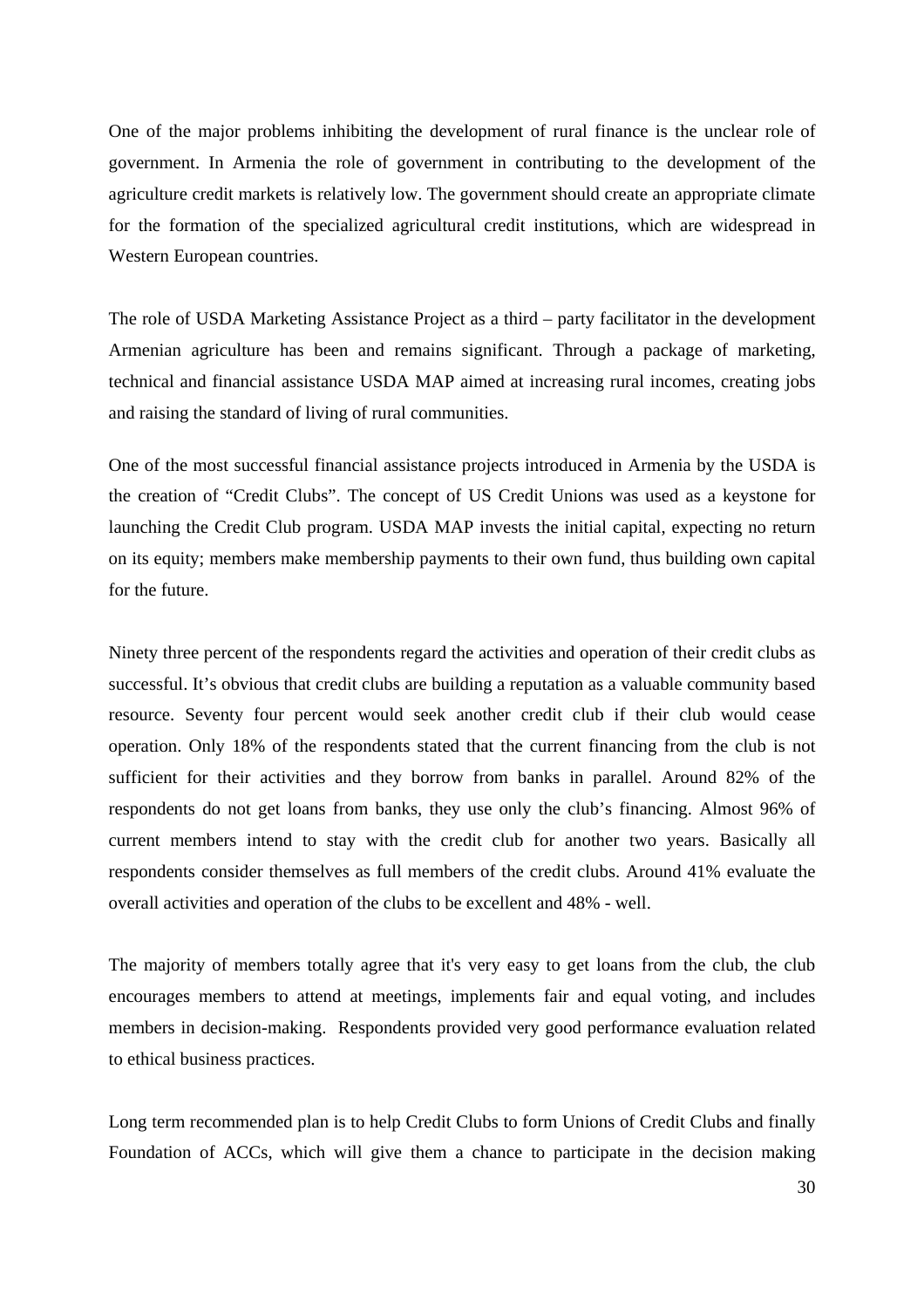process, raise their voice and hopefully become a significant force which can influence the agricultural policy of the country.

## **Transition from USDA MAP to CARD**

In March 31, 2005 USDA MAP has closed its activities and new organization Center for Agribusiness and Rural Development (CARD) was opened. CARD has inherited the programs of USDA MAP as well as plans to launch new initiatives. CARD has a vision to become a prime service provider in Caucasus to advance sustainable agriculture and agribusinesses so they compete effectively in the marketplace.

The mission of the organization is to assist farmers and agribusinesses in the production and marketing of food and related products to increase incomes and create jobs leading to sustainable livelihoods for rural populations. CARD offers a complete and integrated package of agricultural development services, assistance involves marketing, rural development and financial services.

CARD Credit Department plans to continue working with Agriculture Credit Clubs, develop and expand current ones as well as establish new credit clubs.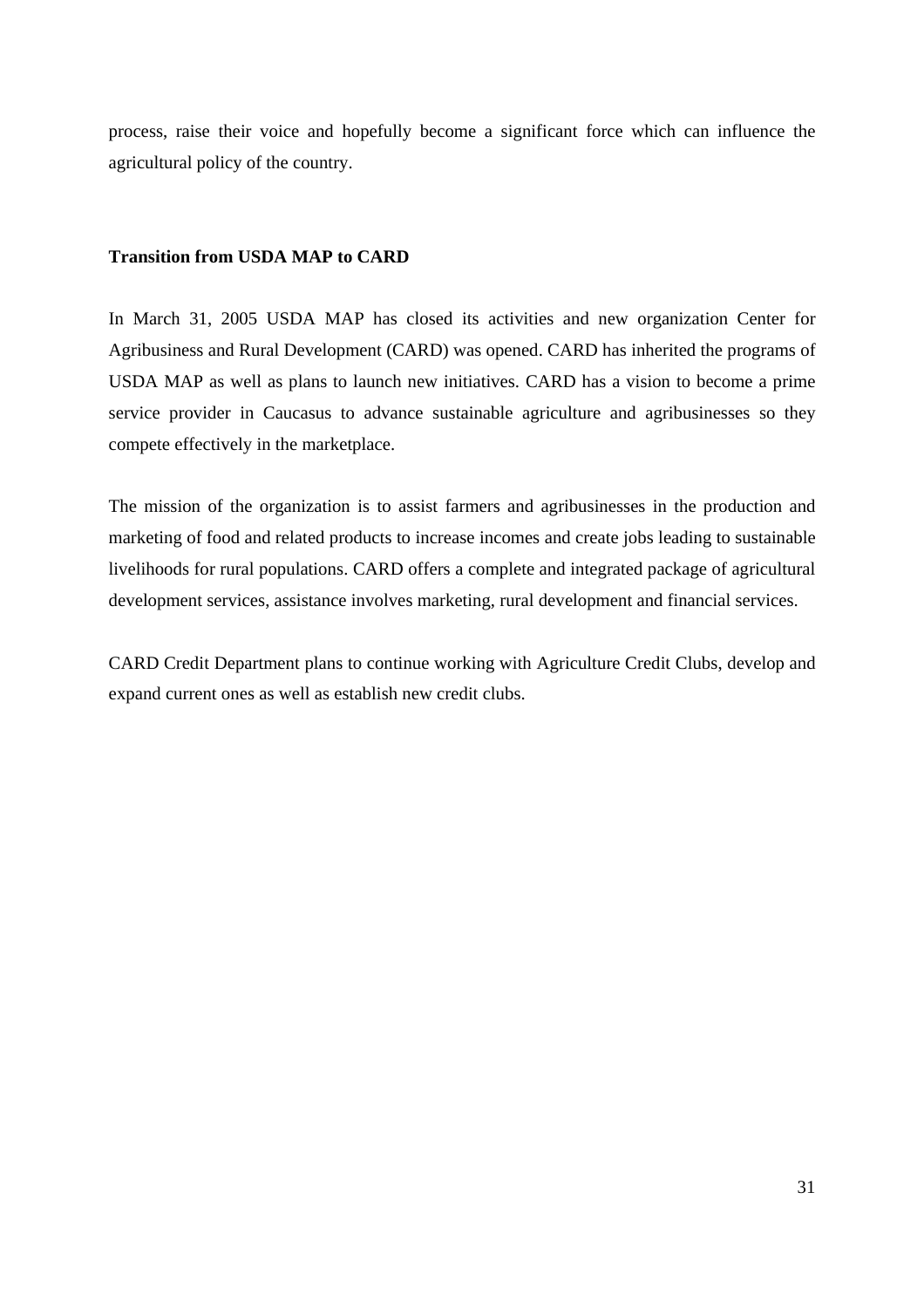## **References**

Barron, D.N. 1992. *Credit Unions: Density-Dependent Evolution.* Pages 137-160.

Bezemer D. J., Lerman Z. 2003. *Rural Livelihoods in Armenia*. The Hebrew University of Jerusalem. The Center for Agricultural Economic Research. Discussion Paper No. 4.03.

Berthoud, R., Hinton, T. 1989. *Credit Unions in the United Kingdom*. Policy Studies Institute. Printer Publishers Limited (UK).

CBA, 2004. Annual Report (in Armenian). *Credit Investments and its Distribution of the Commercial Banks Operating in Armenia*.

CBA, 2004. Annual Report. Presented to the Parliament (in Armenian). http://www.cba.am/hrat/ann\_2004/ann\_01.pdf

Cocks J. 2003. *External Facilitation, Public Agencies, and Market Development in the Armenian Goat Industry: The Case of the USDA Marketing Assistance Project.* Unpublished MS Thesis, University of Illinois at Urbana-Champaign.

Croteau, J.T. 1963. *The Economics of the Credit Union. Wayne State University Press*, Detroit.

Credit Union National Association. 2005. *Desjardins brings the credit union to Canada*. Web page accessed at http://www.creditunion.coop/history/canada.html

Dakurah H.A., Goddard E., Osuteye N. 2005. *Attitudes Towards and Satisfaction with Credit Unions in Alberta: A Regression and Scale Analysis*. Paper presented at the Canadian Agricultural Economics Association Annual Meeting, San Francisco, CA, July 6-8, 2005.

Dries L., Swinnen J. 2002. *Finance, Investments and Restructuring in Polish Agriculture.* Working Paper 2002/1. Research Group on Food Policy, Transition & Development. Katholieke Universiteit Leuven.

Fairbairn B. 1994. *The Meaning on Rochdale: The Rochdale Pioneers and the Cooperative Principles.* Occasional Paper Series, Centre for the Study of Co-operatives, University of Saskatchewan.

Ferguson, C., McKillop D.G. 1997. *The Strategic Development of Credit Unions*. Chichester, John Wiley & Sons Limited, 231 pages.

Gow H., Swinnen J., 2001. *Private Enforcement Capital and Contract Enforcement in Transition Economies.* AJAE 83 (3), August 2001, 686-690.

International Cooperative Alliance (ICA). 1995. ICA News, No. 5/6, 1995. Web pages accessed at http://www.ica.coop/ica/info/enprinciples.html

Kyureghian G., Zohrabyan T., 2005. *The Role of SME Sector in Post-Soviet Armenian Economy.*  Prepared for the IAMA Annual World Food and Agribusiness Forum and Symposium, July 2005, Chicago, USA.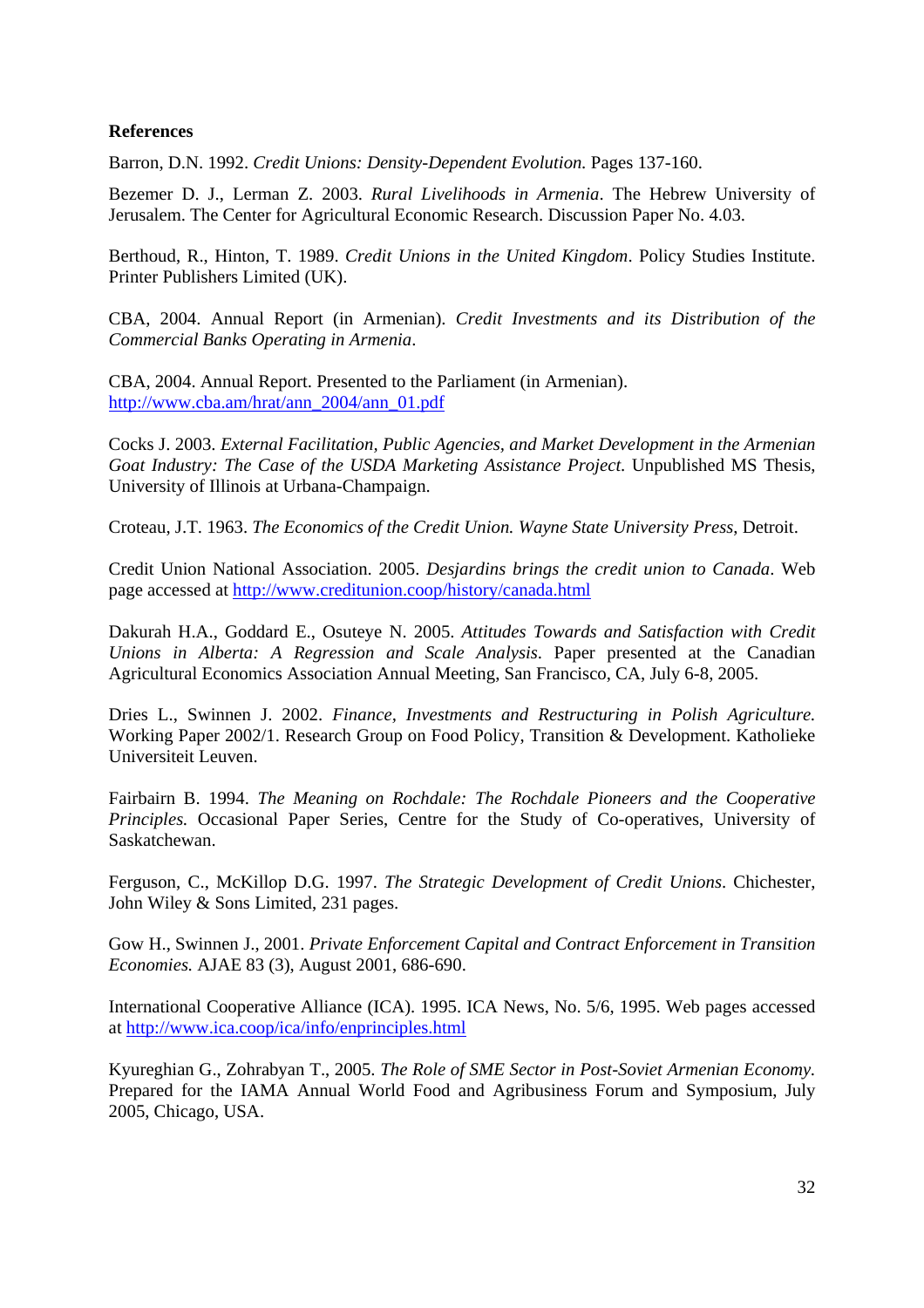Lerman Z., Mirzakhanyan A., Lundell M., Asatryan P., and Kakosyan A., 1999. *Armenia's Private Agriculture: 1998 Survey of family farms*. ECSSD working paper No. 17.

Matosyan A., Harmon H., 2003. *Market Opportunities for Armenian Agribusiness Products in The Gulf States Markets of UAE, Bahrain and Kuwait.* Armenian International Policy Research Group. Working Paper No. 03/04.

Ministry of Agriculture, 2002. *A Strategy for Sustainable Agricultural Development*. Prepared with the support of the Food and Agriculture Organization of the United Nations within the framework of TCP/ARM/0065.

Ministry of Agriculture, 2004. *A Strategy for Sustainable Agricultural Development.* Consistent with the Government program on "Poverty Reduction Strategy Paper."

MEDI 2003. Armenia Microenterprise Development Initiative. *Assessment of the Opportunities for Banks to Enter the MSE Market.* Submitted by: Chemonics International Inc. Crimson Capital Corp. Contract No. 111-C-03-00048-00.

NSS, 2005. *The Socio-Economic Situation of the Republic of Armenia in Jan-March 2005.* 

NSS, 2004. *The Socio-Economic Situation of the Republic of Armenia in Jan-Dec 2004.*

NSS, 2004. *Statistical Yearbook of Armenia.* 

OECD, 2001, *Agricultural Finance and Credit Infrastructure in Transition Economies.* OECD Center for Cooperation with Non-members, Paris.

Pederson G., Khitarishvili T., 1997. C*hallenges of Agricultural and Rural Finance in CEE, NIS and Baltic Countries.* Center for International Food and Agricultural Policy. University of Minnesota.

Sarukhanyan R., Vardanyan F., Abrahamyan L., Alexandryan M., Vanyan A. (2002). *Innovative Approaches to Farm Enterprise Development, Cooperation and Partnership Arrangements for Improved Livelihood in Armenia.* FAO Workshop, Prague, Czech Republic.

Spoor M., 2004. *Land Reform, Rural Poverty and Inequality: A Pro-poor Approach to Land Polices.* UNDP Armenia White Paper.

State Cadastre Committee of the Republic of Armenia, 2004. *Agricultural Land Market in 2004.*  Mimeo. Yerevan.

State Cadastre Committee of the Republic of Armenia, 2003. *Agricultural Land Market in 2003.*  Mimeo. Yerevan

Swinnen J. 2005. *When the Market Comes to You -- or Not. The Dynamics of Vertical Coordination in Agri-food Chain in Transition.* Final Report of the World Bank (ECSSD) ESW "Dynamics of Vertical Coordination in ECA Agri-food Chains: Implications for Policy and Bank Operations" (EW-P084034-ESW-BB).